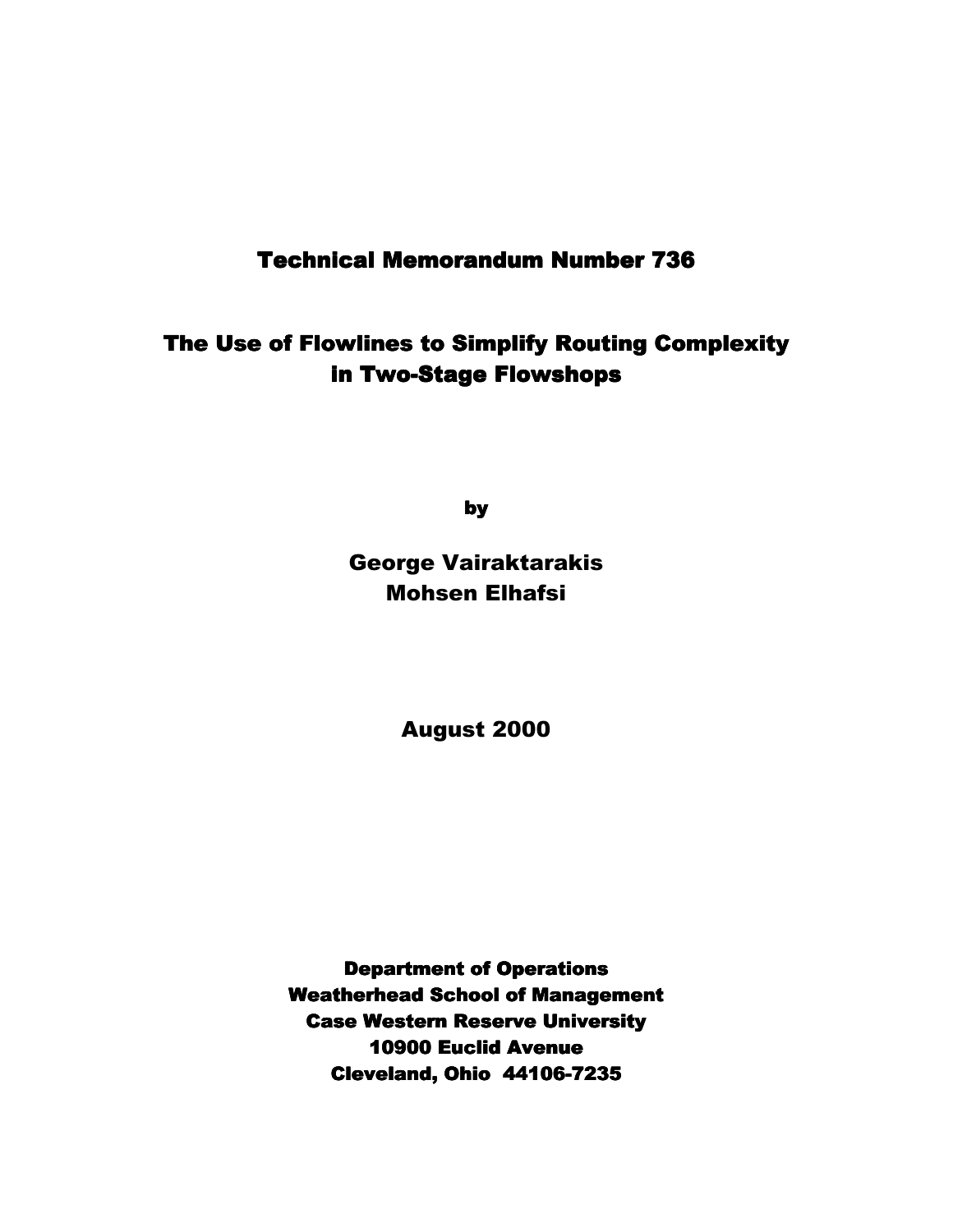# The Use of Flowlines to Simplify Routing Complexity in Two-stage Flowshops

George Vairaktarakis <sup>∗</sup> Mohsen Elhafsi <sup>†</sup>

IIE Transactions, 32(8):687-699, 2000

#### Abstract

Flexible manufacturing systems are often designed as flowshops supported by automated material handling devices that facilitate routing among any two processors of adjacent stages. This routing structure is complex, and results in excessive capital investment and costs of management. In this paper we propose a decomposition of two stage flowshops into smaller independent flowlines that allow for unidirectional routing only. We solve optimally the problem of minimizing makespan on 2 parallel flowlines, by means of a dynamic programming algorithm (DP). Based on DP we develop lower bounds on the throughput performance of environments that consist of more than two flowlines. We present several heuristic algorithms and report their optimality gaps. Using these algorithms, we show that the decomposition of two stage flowshops with complicated routing into flowline-like designs with unidirectional routing is associated with minor losses in throughput performance, and hence significant savings in material handling costs.

Keywords: Hybrid Flowshops, Scheduling, Routing control, Dynamic programming.

<sup>∗</sup>Weatherhead School of Management, Dept. of Operations, Case Western Reserve University, Cleveland, OH 44106-7235

<sup>&</sup>lt;sup>†</sup>The A. Gary Anderson Graduate School of Management, University of California, Riverside, CA 92521-0203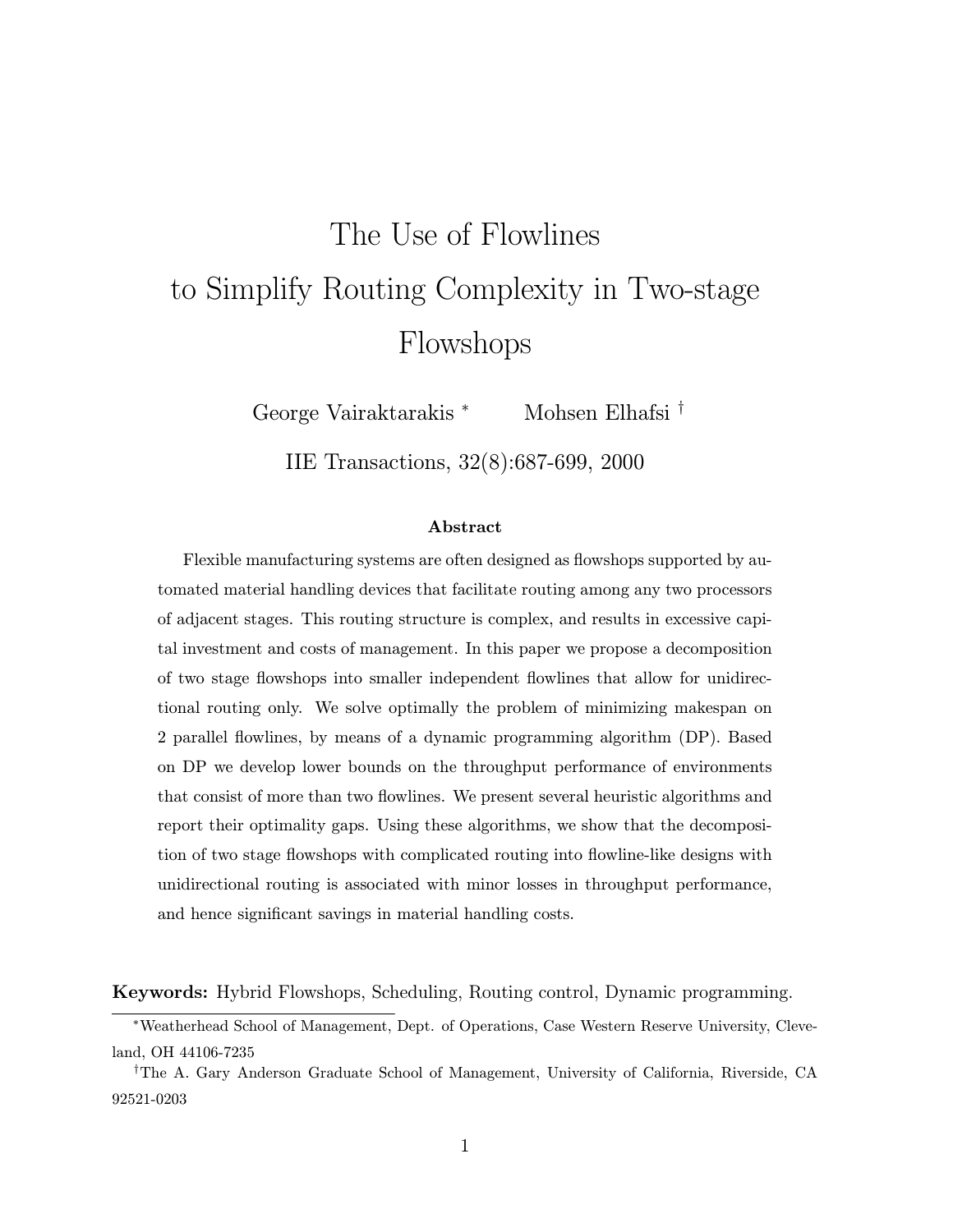# 1 Introduction

Flexible manufacturing systems (FMS) coupled with cellular manufacturing is the preferred way of producing in medium to large volumes (see Maleki, 1991). The study of scheduling problems in flexible manufacturing systems has attracted significant attention in recent years including Afentakis, 1986, Erschler et al., 1985, Ghosh and Gaimon, 1992, Kouvelis and Vairaktarakis, 1998, Lee and Vairaktarakis, 1998, Shanker and Tzen, 1985, Stecke, 1985, 1992, and Wittrock, 1988, due to the importance of such systems for small-to-medium batch manufacturing.

In many cases, the production system consists of several manufacturing cells each of which is structured as a multistation flowshop (see Baker, 1993, Blakewicz, 1993, and Pinedo, 1995). A typical design for such cells is a multistage system where each stage consists of multiple identical machines. Among the most popular flowshop designs is the hybrid flowshop which we denote by  $HFS_{m_1,m_2}$  (see Figure 1). It consists of  $m_1$  machines in stage 1, and  $m_2$  machines in stage 2. Each job consists of two tasks  $a_i$  and  $b_i$  that are to be processed in this order in stages 1 and 2 respectively. The  $a_i$  task can be processed on any of the  $m_1$  machines of stage 1, and the  $b_i$  task can be processed on any of the  $m_2$ machines of stage 2. As a result, the  $HFS_{m_1,m_2}$  system enjoys routing flexibility.

The above descibed HFS system results in high throughput rates. These rates come at the expense of sophisticated material handling systems that consist of a combination of automated guided vehicles and automated transfer lines. Such handling systems usually require major investment both in capital and management technology. In this paper we present a way of decomposing the  $HFS_{m_1,m_2}$  design into smaller independent cells that require unidirectional routing. The proposed design results to substantial reduction in routing complexity (and hence savings in material handling costs), and simplified management of the production system. Without loss of generality we assume that  $m_1 \leq m_2$ since the opposite case is symmetric. More specifically, we decompose  $HFS_{m_1,m_2}$  into  $m_1$ independent units each of which is a hybrid flowshop of the form  $HFS_{1,k}$  where k is an appropriate integer (see Figure 1). This decomposition of  $HFS_{m_1,m_2}$  has the advantage of forcing unidirectional routing from the only stage 1 machine to the k stage 2 machines. We refer to this design as *Parallel* HFS because it consists of several  $HFS_{1,k}$ 's operated in parallel. To the best of our knowledge, the PHFS design has not being studied in the liter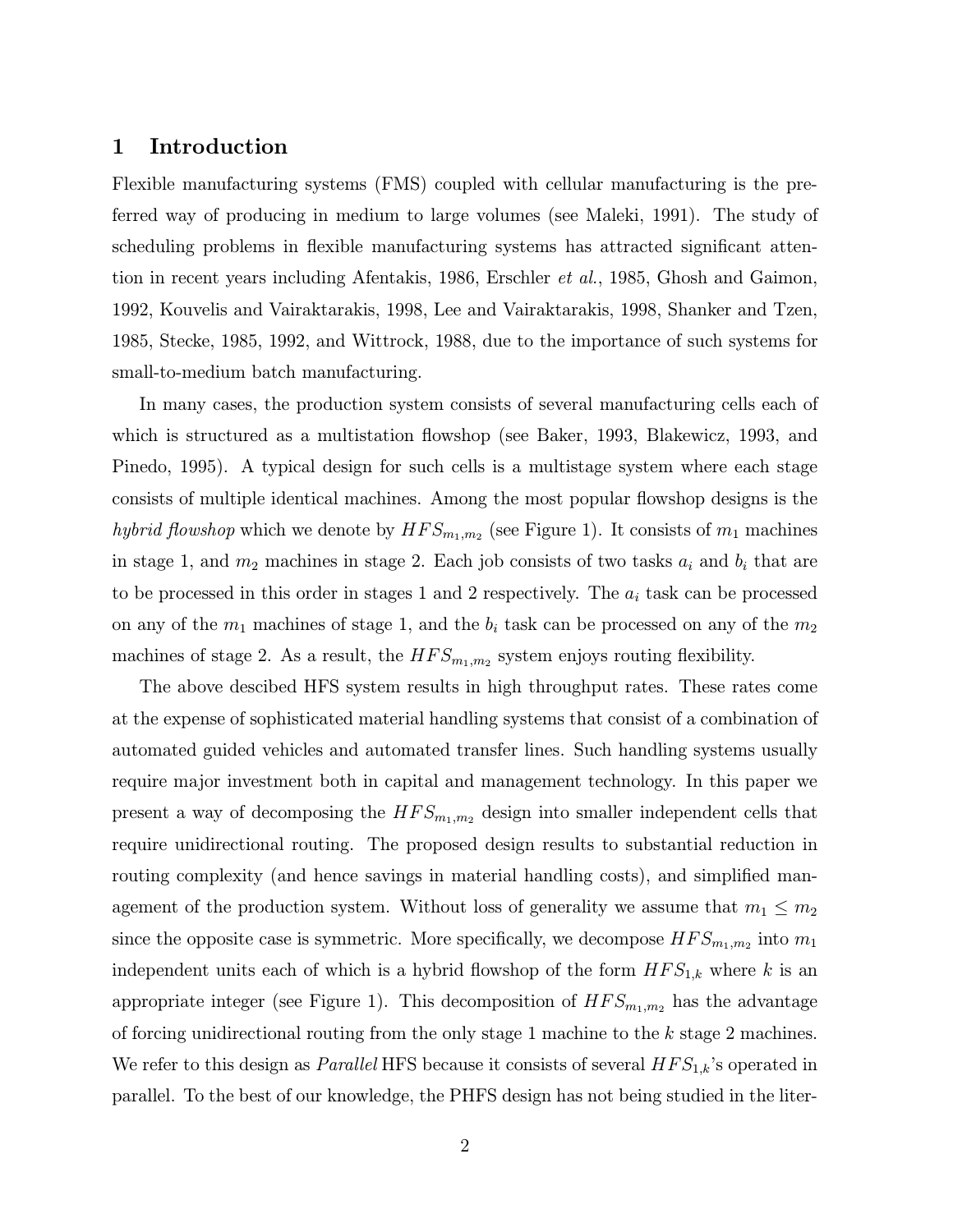ature before. Our analysis shows that the scheduling task within each  $HFS_{1,k}$  sub-design is significantly simpler and more accurate than the corresponding task in  $HFS_{m_1,m_2}$ . In addition, an allocation of jobs to the  $HFS_{1,k}$  cells allows to manage each cell independently thus focusing in on-time completion of a smaller subset of jobs. In contrast, a delay on any machine of  $HFS_{m_1,m_2}$  may affect the throughput performance of the entire production system.

In a nutshell, this article considers the following managerial question: How significant is the deterioration in the makespan performance of PHFS (where the routing structure is the simplest possible) as compared to the makespan performance of  $HFS_{m_1,m_2}$  (where the routing structure is as complicated as possible for a 2-stage system)? As shown in Section 5, the answer is that in the majority of cases that we experimented with, the deterioration of the makespan performance of PHFS is less than 3%. This conclusion can have significant impact on the process design used to implement 2-stage flowshop production systems.

In order to present the decomposition of  $HFS_{m_1,m_2}$  into the PHFS system, we first study a simpler but equally important design; the  $m$  parallel flowlines design denoted by  $mFL$  (see Figure 1). In the next section we formally define the  $mFL$  design, review the existing literature on the  $HFS_{m_1,m_2}$  and  $mFL$  systems, and provide an outline of the rest of the paper.

#### 2 Problem Description and Literature Review

The mFL design (see Figure 1) and the associated makespan problem are defined as follows. Let J be a given set of jobs, where  $J_i = (a_i, b_i)$  for  $1 \leq i \leq n$ . The jobs in J are to be processed by a system of m parallel flowlines  $L_1, L_2, \ldots, L_m$  where each flowline is a 2-machine flowshop (see Johnson, 1954), as in Figure 1. Our problem is to assign the jobs in  $J$  to the  $m$  flowlines, and then schedule the jobs assigned to each flowline so as to minimize makespan. Due to the fact that Johnson's algorithm is optimal for the 2-machine flowshop, the core of our problem is to identify an optimal assignment of jobs in  $J$  to the  $m$  flowlines. We refer to the above design and protocol of operations as the  $mFL$  problem. The  $mFL$  design is a special case of PHFS, and has first appeared in He et al., 1996. In this, the authors consider a design that consists of several flowlines (i.e.,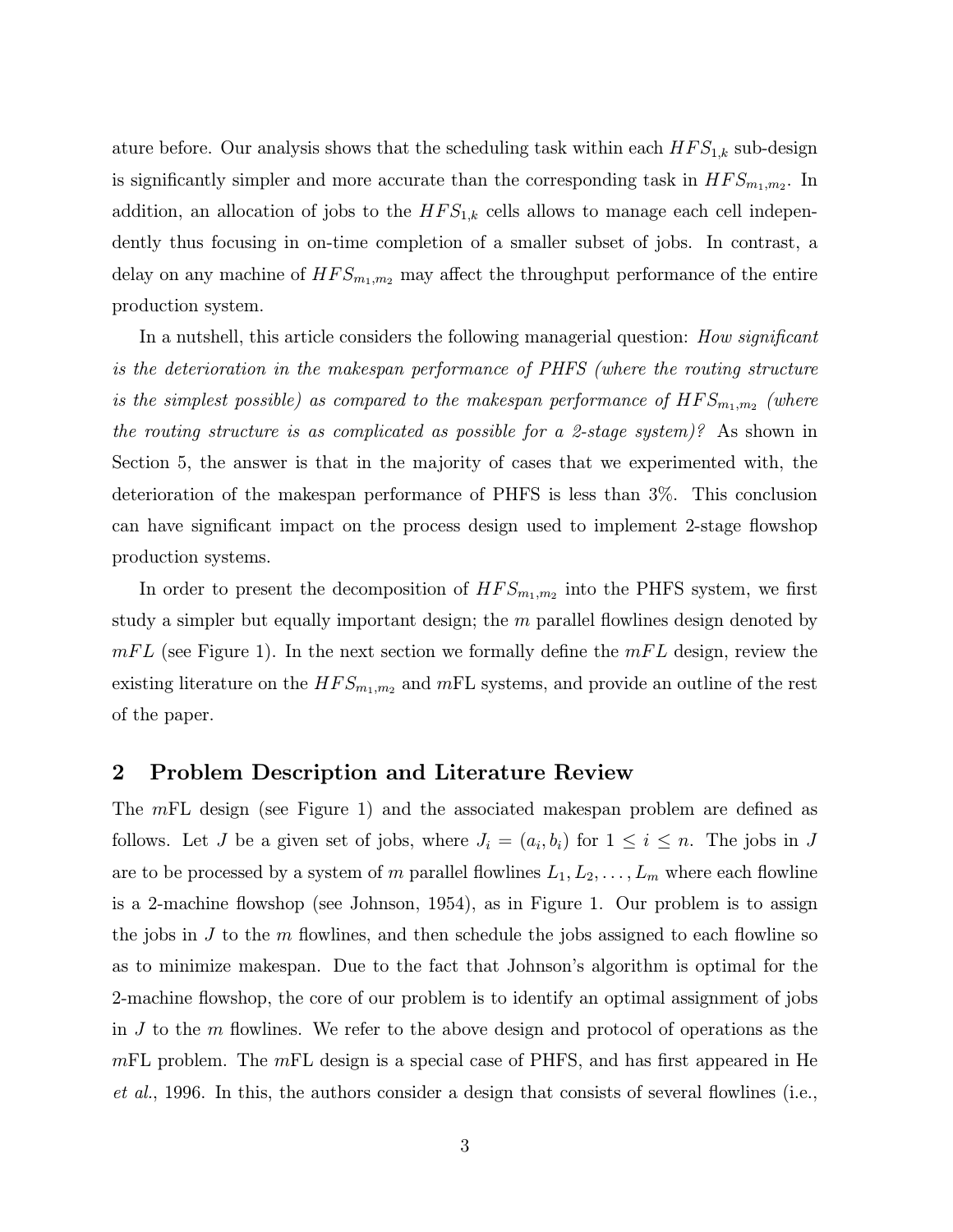traditional flowshops with a single processor per stage) operated in parallel, motivated by an application from the glass industry. They consider several product types, setup times between different types, and no-wait in process. The latter constraint renders this problem very different than mFL.

The mFL problem offers an alternative design for flexible flowshops with routing flexibility. In  $mFL$ , the production system is decomposed into m independent units or cells, each of which can be managed independently. This approach is aligned with the principles of cellular manufacturing that have gained polularity over the last few years. Admittedly, the  $mFL$  design will incur a loss in throughput performance as compared to an equivalent design that allows free routing between stages. In this paper we quantify this throughput loss and assess the benefits of the simplified routing control structure of  $mFL$ .

Note that when  $m_1 = m_2 = m$ , the  $HFS_{m_1,m_2}$  system has the same number and layout of machines as the  $mFL$  design. These two systems differ only in the routing control structure. Both the HFS and  $mFL$  designs are generalizations of the m parallel identical machine environment (mP) where it is assumed that  $b_i = 0$  for every  $J_i \in J$ . The mP environment has been well studied over the last 25 years by several researchers. A review including most results in this area is given by Cheng and Sin, 1990. Garey and Johnson, 1979, have shown that minimizing makespan in the  $mP$  environment is ordinary  $\mathcal{NP}$ -complete.

A great amount of research has been devoted to the HFS problem to minimize makespan. A survey of articles on the problem of minimizing makespan in  $HFS_{m_1,m_2}$  that appeared prior to 1993 is provided in Lee and Vairaktarakis, 1994 with significant detail. Also, the authors present a heuristic algorithm for  $HFS_{m_1,m_2}$ , which has near optimal performance for randomly generated problems (average relative gaps are less than 1%), and a worst case error bound of  $1 - \frac{1}{\max\{m_1, m_2\}}$ . This bound appears to be the best known bound for  $HFS_{m_1,m_2}$  and its sub-design  $HFS_{m,1}$ . Since 1993, the papers that appeared in the literature include the following. Hoogeveen *et al.*, 1996 prove that  $HFS_{2,1}$  is strongly NP-complete (a problem that was open since the inception of the  $HFS_{m_1,m_2}$  problem) thus settling the complexity of  $HFS_{m_1,m_2}$  completely. Guinet and Solomon, 1996 compare the performance of several heuristics on hybrid flowshops with 3 or 5 stages. For the makespan objective they find that the best among the heuristics considered in their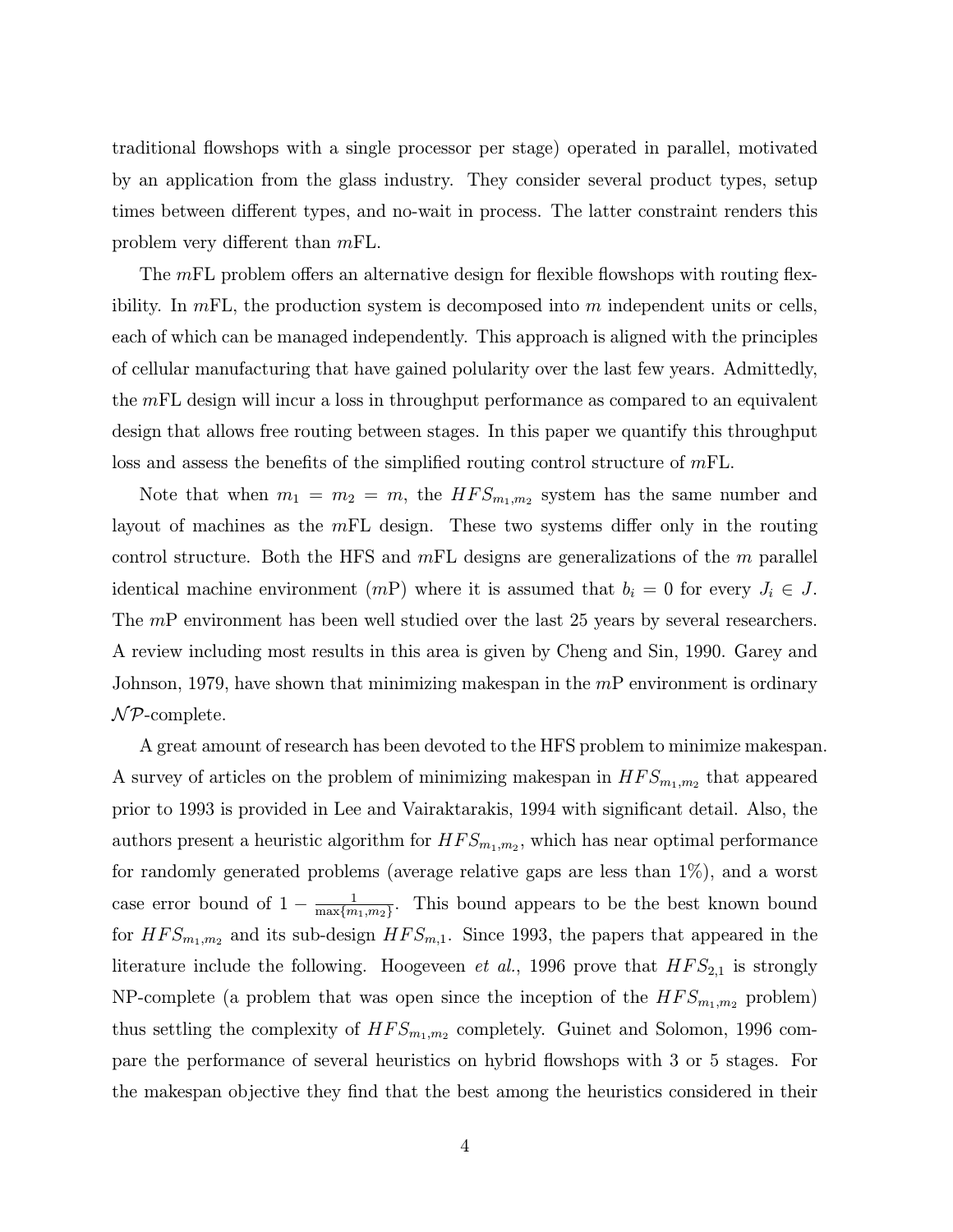study exhibits a relative deviation (from the lower bound) of about 8% on the average. They also consider the performance of these heuristics in minimizing maximum tardiness. Gupta *et al.*, 1997 develop a branch and bound algorithm for  $HFS_{m,1}$ , and present computational results on problems with up to 20 jobs within 25-30 seconds on an IBM 3090 computer. Solomon et al., 1996 present 5 heuristics, and experiment with problems of size 50, 150, and 300 jobs. The reported relative deviations from their lower bounds range from 0.75% to 4.27% (on the average) depending on the heuristics, and the range of the task processing times.

Before we proceed with the analysis of the  $mFL$  problem, we present a basic heuristic algorithm (LV) for minimizing the makespan of  $HFS_{m_1,m_2}$  (see Lee and Vairaktarakis, 1994). This algorithm will be used later to decompose the  $HFS_{m_1,m_2}$  design into a PHFS design which is a parallel implementation of flowline-like units that support unidirectional routing (see Figure 1). The LV heuristic utilizes the *first available machine* rule (FAM). In this, the job to be scheduled next on  $m$  parallel identical machines, is assigned to the first machine that becomes available i.e., the machine that finishes first the job (if any) previously assigned to it. Depending on the starting order S, the FAM rule produces different solutions. Also, the LV heuristic utilizes the last busy machine rule (LBM), which is the mirror image of FAM. The LBM rule is described below for a given constant  $T > 0$ and an ordering S of tasks  $\{c_i : 1 \leq i \leq n\}.$ 

#### LBM rule:

- 1. Set  $t_k := T$  for  $k = 1, ..., m_2$ .
- 2. Let  $c_i$  be the last unscheduled task of S and  $M_k$  a machine with largest  $t_k$ . Schedule the task  $c_i$  on the machine  $M_k$  to finish at time  $t_k$ .
- 3. Set  $t_k := t_k c_i$  and  $S := S \{c_i\}$ . If  $S \neq \emptyset$  then goto 2 else Stop.

In the above rule, the value of  $t_k$  is the time that the machine  $M_k$  becomes busy. In step 2 we assign the task  $c_i$  to a machine with largest  $t_k$ , i.e. the last busy machine. Hence, we call this rule the last busy machine rule. Also, note that the value of  $T$  is only a reference point and has no effect on the allocation of tasks to machines. With this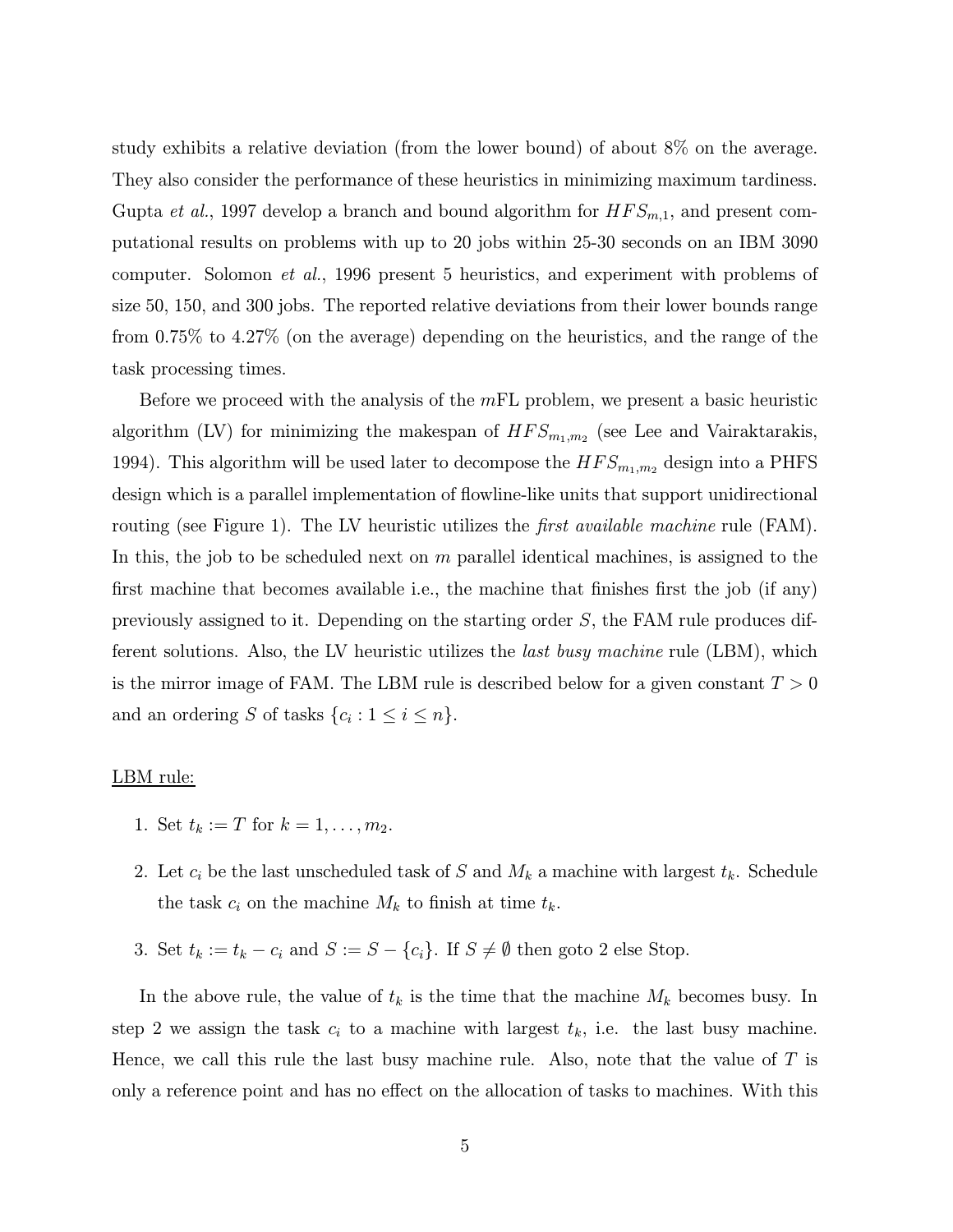background we can present the LV algorithm.

#### LV algorithm

- 1. Apply the Johnson's algorithm with respect to the processing times  $\{(\frac{1}{m_1}a_i, \frac{1}{m_2}b_i):$  $i = 1, 2, \ldots, n$ . Let S be the resulting sequence.
- 2. Apply the FAM rule on the stage 1 tasks of the sequence  $S$
- 3. Apply the LBM rule on the stage 2 tasks of the sequence S
- 4. On each stage 2 machine  $M_{k2}$ , reorder the tasks assigned during step 3 so that no task appears before another task that has a smaller completion time at stage 1. Let  $S_k$  be the resulting order for  $k = 1, 2, \ldots, m_2$ .
- 5. On each stage 2 machine  $M_{k2}$ , schedule the tasks in  $S_k$  in this order, as soon as possible.

At step 1 of LV a sequence S of jobs is produced, at step 2 an assignment of  $a_i$ tasks to the stage 1 machines is made and at steps 3,4 and 5 the tasks of stage 2 are scheduled. In particular, step 3 determines which tasks will be processed by each stage 2 machine, step 4 determines the order of stage 2 tasks within a stage 2 machine, and step 5 proceeds with the scheduling of the stage 2 tasks on stage 2 machines. Since Johnsonís algorithm requires  $\mathcal{O}(n \log n)$  time, this is also the computational effort required by the LV algorithm.

The outline of the rest of this paper is as follows. In Section 3 we develop a dynamic programming algorithm that solves the 2FL problem optimally. We also report the average execution times required by this dynamic programming algorithm. In Section 4 we develop lower bounds and heuristic algorithms for the  $mFL$  problem. Also, we perform a computational experiment to compute the average performance of our heuristics on randomly generated problems. In Section 5 we use the heuristics developed in Section 4 to decompose the  $HFS_{m_1,m_2}$  design into flowline-like units. Then, we perform an experiment to assess the throughput performance of  $mFL$  in comparison with  $HFS_{m_1,m_2}$ . We conclude in Section 6 with guidelines on the formation of flexible flowshop manufacturing systems.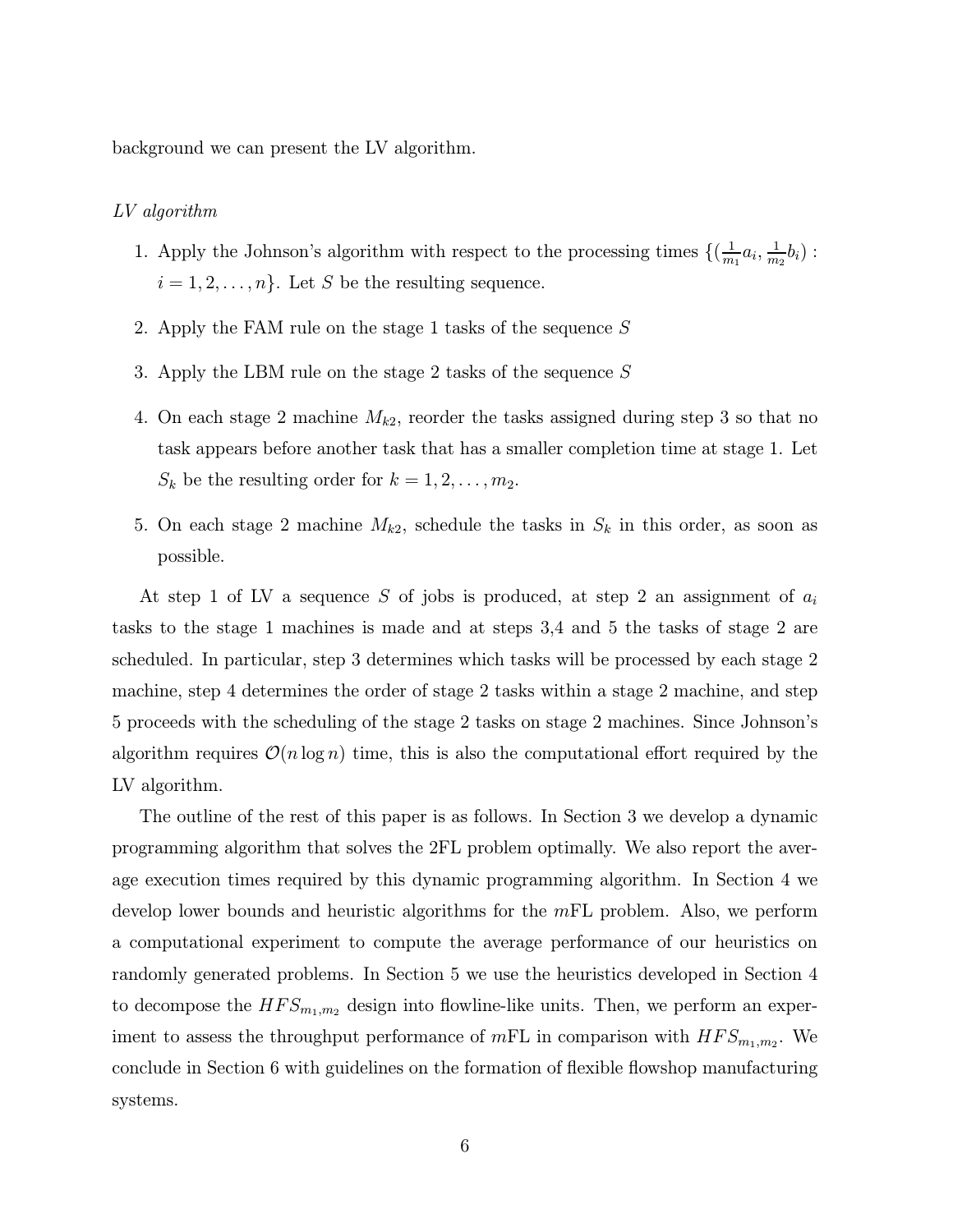# 3 The 2FL problem

A set of jobs  $J = \{J_1, J_2, \ldots, J_n\}$  is given and every job  $J_i$  consists of two tasks, with processing time requirements  $a_i$  and  $b_i$ . We will use  $a_i$ ,  $b_i$  to denote both the tasks and the requirements of job  $J_i$ . All jobs are assumed to be available at time zero and no preemption is allowed for the tasks. Each job in  $J$  must be processed exclusively by one of two available flowlines  $L_1, L_2$ , where each flowline is a 2-machine flowshop; see Figure 1. To maximize throughput, as well as the machine utilization of the 2FL system, we are interested in scheduling the jobs in J to the two flowlines  $L_1$ ,  $L_2$ , so that the resulting schedule minimizes makespan. Hence, the 2FL problem is equivalent to partitioning the job set J into two subsets of jobs, say  $I_1$  and  $I_2$ , and then dedicate the flowline  $L_k$  to the subset  $I_k$ ,  $k = 1, 2$ . After resolving this assignment problem, scheduling on  $L_1$  and  $L_2$ is a simple task involving Johnson's algorithm for minimizing makespan on a 2-machine flowshop; see Johnson, 1954.

Observe that in case that  $b_i = 0$  for all  $J_i \in J$ , our  $2FL$  problem reduces to the problem of minimizing makespan on two identical parallel machines. This scheduling problem is known to be ordinary  $\mathcal{NP}$ -complete (see Garey and Johnson, 1979), and therefore our problem, since it contains the above problem as a special case, is  $\mathcal{NP}$ -complete as well.

Assume that the set  $J = \{J_1, J_2, \ldots, J_n\}$  is ordered according to Johnson's order. Define the quantities:

 $p_i = a_i + b_i.$  $A_i = \sum_{j=1}^i a_j.$ 

 $f_i(I, S_1, S_2)$  = the optimal makespan value of 2FL for the jobs  $\{J_1, J_2, \ldots, J_i\}$ , when the amount of idle time on  $M_{11}$  is I, and the idle time after the last job of  $M_{21}$  and  $M_{22}$  is  $S_1$ and  $S_2$  respectively.

By definition,  $S_1 \cdot S_2 = 0$  since the makespan value is attained on at least one of  $M_{21}$ and  $M_{22}$ . More specifically, if the makespan is attained on  $M_{21}$  we have  $S_1 = 0$ , and if it is attained on  $M_{22}$  we have  $S_2 = 0$ . Also, in the above definition of  $f_i(I, S_1, S_2)$ , the variables I,  $S_1$ ,  $S_2$  take values from the interval  $[0, P_n]$ , where  $P_n := \sum_i p_i$ . These observations indicate that the state space of the dynamic program (DP) to calculate  $f_i(\cdot,\cdot,\cdot)$  is  $\mathcal{O}(nP_n^2)$ .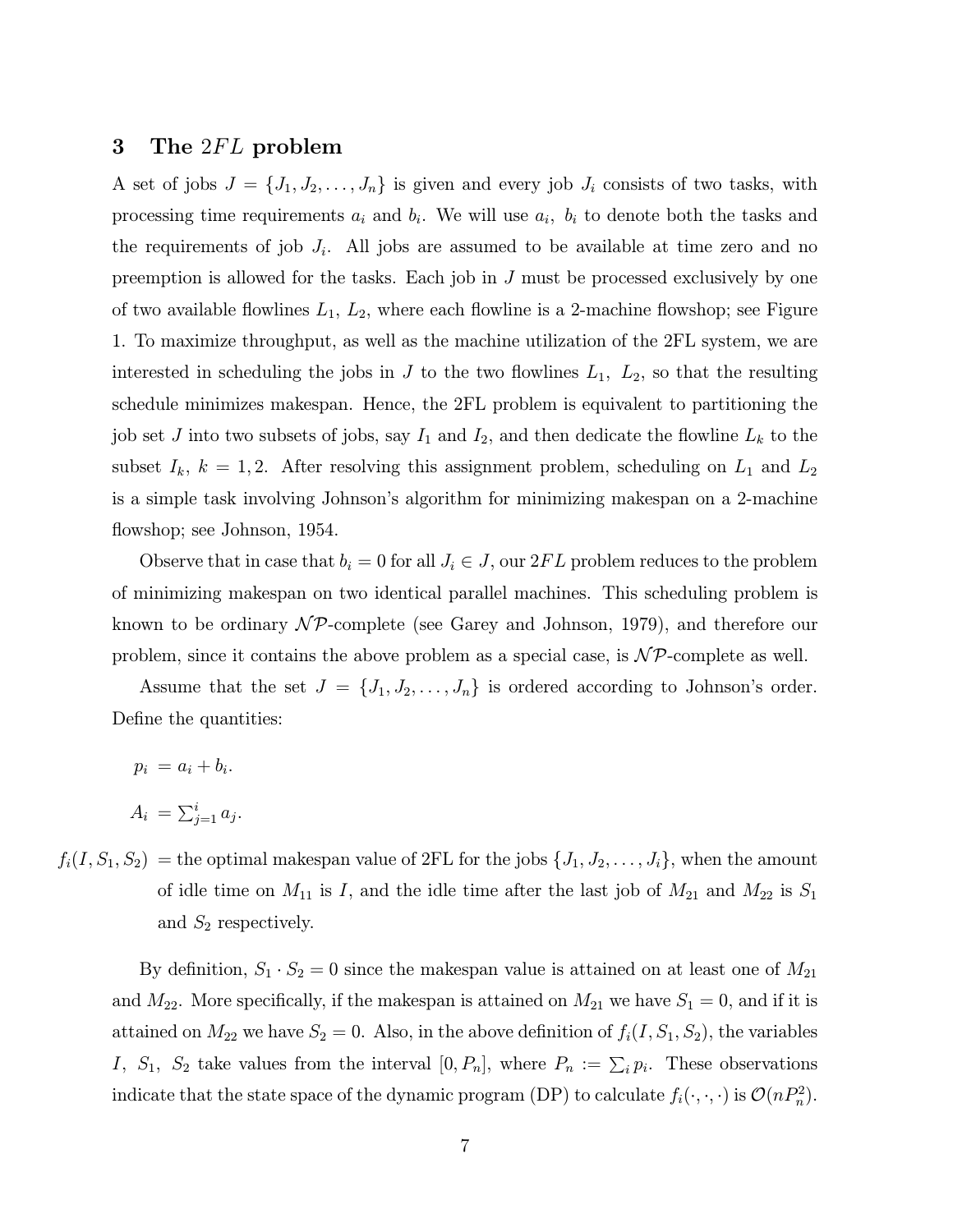The following DP algorithm is based on the fact that the optimal makespan  $f_i(I, S_1, S_2)$ is attained on at least one of  $M_{21}$  and  $M_{22}$  before the scheduling of  $J_i$ , and on at least one of  $M_{21}$  and  $M_{22}$  after the scheduling of  $J_i$ ; thus producing 4 possible combinations.

**Definition 1** Let  $C_{kr}$  be the combination where the value  $f_i(I, S_1, S_2)$  is attained by  $L_r$ after the scheduling of  $J_i$ , and by  $L_k$  prior to scheduling  $J_i$ ,  $k, r \in \{1,2\}$ ,  $k \neq r$ .

For each  $C_{kr}$ , we depict in Figure 2 the alternative schedule configurations for the job set  $\{J_1, J_2, \ldots, J_{i-1}\}$ , that can result to  $C_{kr}$  after the insertion of  $J_i$ .

#### INSERT FIGURE 2 HERE

Evidently, there are two alternative schedule configurations for  $C_{11}$ . In  $C_{11}$  a),  $J_i$  is assigned to  $L_1$ , and in  $C_{11}$  b),  $J_i$  is assigned to  $L_2$  (in Figure 2, the dotted boxes indicate the job  $J_i$ ). Similarly, there are two configurations for  $C_{22}$ . In  $C_{21}$ , the makespan is attained on  $L_2$  prior to inserting  $J_i$ , and hence  $J_i$  must be inserted into  $L_1$  if the makespan is to be attained on  $L_1$  after the insertion. Hence, there is a single configuration for  $C_{21}$ . Similarly, there is a unique configuration for  $C_{12}$ . The four  $C_{kr}$  combinations motivate the following recurrence relation.

Recurrence Relation: Let  $J_1, J_2, \ldots, J_n$  be the set of jobs ordered according to Johnson's order. Then,  $f_i(I, 0, S_2) =$ 

$$
= \min \left\{\n\begin{array}{ll}\nC_{11} : \min \left\{\n\begin{array}{l}\n\min_{I' \leq a_i} \{f_{i-1}(I', 0, S_2 + I' - p_i) - I'\} + p_i & \text{if } I = b_i \\
f_{i-1}(I - b_i + a_i, 0, S_2 - b_i) + b_i & \text{if } I > b_i \\
\min_{S'_2 \geq S_2} \{f_{i-1}(I, 0, S'_2) : S'_2 = S_2 + b_i + (A_i - 2f_{i-1}(I, 0, S'_2) + I + S'_2)^+\} \\
C_{21} : \left\{\n\begin{array}{l}\n f_{i-1}(I - S_2 + a_i, b_i - S_2, 0) + S_2 & \text{if } I > b_i \\
\min_{0 \leq S'_1 \leq a_i + b_i} f_{i-1}(p_i - S_2, S'_1, 0) + S_2 & \text{if } I = b_i\n\end{array}\n\right.\n\end{array}\n\right.
$$

$$
f_i(I,S_1,0)=\!\!\!
$$

$$
= \min \left\{\n\begin{array}{l}\nC_{12} : \min \left\{\n\begin{array}{l}\n\min_{0 \leq S_2' \leq b_i} f_{i-1}(I - S_1, 0, S_2') + S_1 \\
\min_{0 \leq S_2' \leq a_i + b_i - S_1} f_{i-1}(I - S_1, 0, S_2') + S_1 & \text{if } A_i + I - S_1 + S_2' > 2f_{i-1}(I - S_1, 0, S_2') \\
0 & \text{and } (A_i + I - S_1 + S_2' - 2f_{i-1}(I - S_1, 0, S_2'))^+ + b_i = S_1 + S_2' \\
\text{if } I = S_1 + b_i \\
C_{22} : \left\{\n\begin{array}{l}\n\min_{S_1' \geq I} f_{i-1}(I + a_i, S_1', 0) & \text{if } I > S_1 + b_i \\
f_{i-1}(I + a_i, S_1 + b_i, 0) & \text{if } I > S_1 + b_i \\
\min_{0 \leq y \leq a_i} \{f_{i-1}(I - b_i - y, S_1 - b_i - y, 0) + y\} + b_i & \text{if } y = (A_i - 2f_{i-1}(I - b_i - y, S_1 - b_i - y, 0) + I') + \n\end{array}\n\end{array}\n\right.
$$

Boundary Conditions: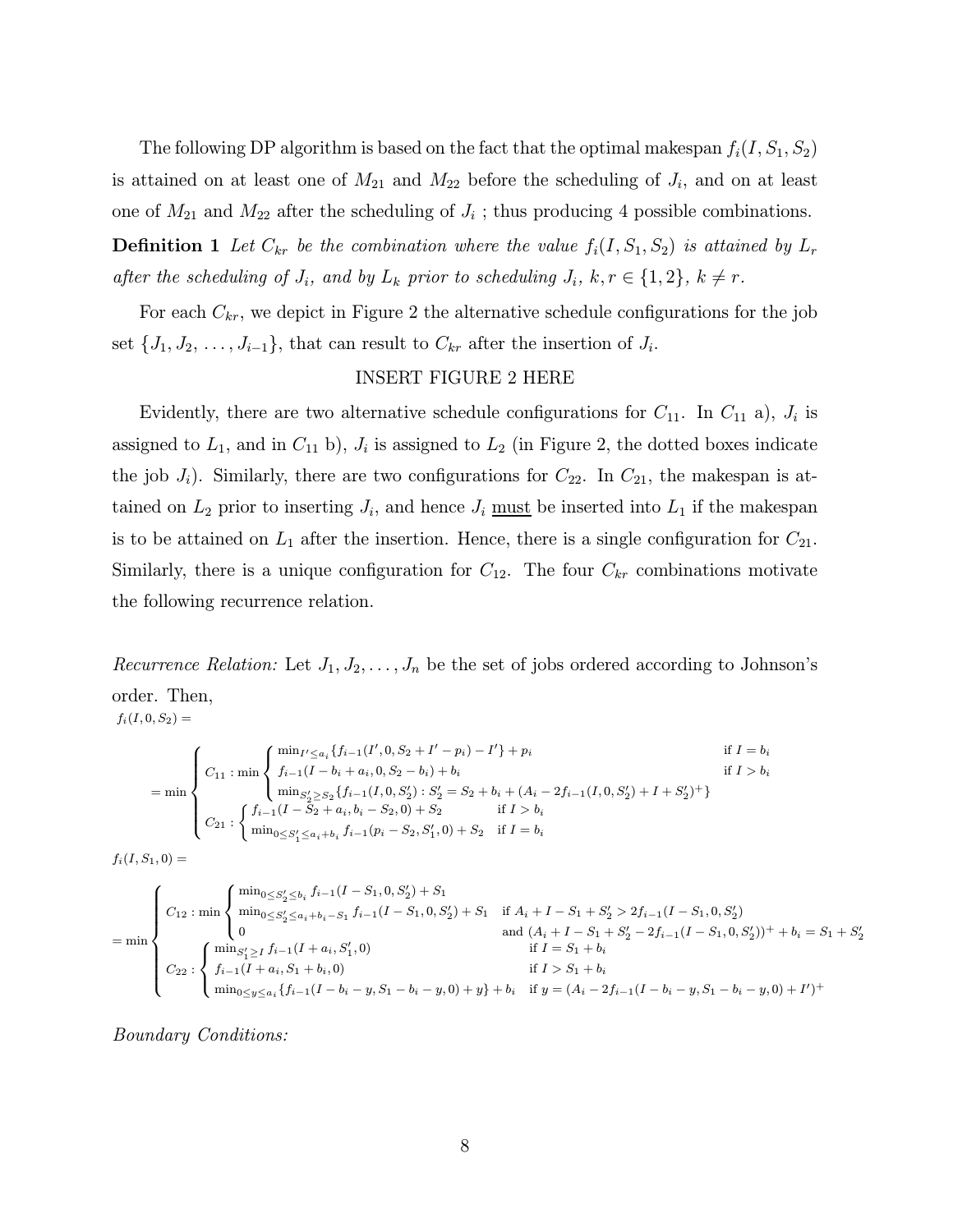$$
f_1(I, S_1, S_2) = \begin{cases} p_1 & \text{if } (I, S_1, S_2) = (b_1, 0, p_1) \\ p_1 & \text{if } (I, S_1, S_2) = (p_1, p_1, 0) \\ \infty & \text{otherwise} \end{cases}
$$

Optimal Solution:

Let  $f_n^*$  denote the optimal solution of DP with the above boundary conditions. Then

$$
f_n^* = \min_{I, S_1, S_2} f_n(I, S_1, S_2).
$$

**Theorem 1** The recurrence relation for  $f_i(I, S_1, S_2)$ , along with the above boundary conditions, produce the optimal makespan value for the 2FL problem.

All proofs are included in the appendix.

#### Complexity of the DP algorithm:

As indicated earlier, the state space of DP is  $\mathcal{O}(nP_n^2)$ . It is easy to check that the effort required at every iteration of the DP is of order  $\mathcal{O}(P_n)$ . Therefore, the complexity of the DP is  $\mathcal{O}(nP_n^3)$ .

#### 3.1 Computational Performance of The DP Algorithm

We coded the DP algorithm in  $C++$  and tested its computational efficiency on a Pentium 133 processor. For each of the problem sizes  $n = 20, 30, 40$  and 50 we randomly generated 50 test problems and computed the amount of time required to solve each problem. In Table 1 we report the average (over the 50 problems) computational time for each value of n. To examine the effect of the variability in processing time durations into computational efficiency, we experimented with the ranges [1, 10] and [1, 20] for the durations of  $a_i$  and  $b_i$ . For example, using the range  $[1, 10]$ , we randomly selected a value for  $a_i$  from a discrete uniform distribution on  $[1, 10]$ . Similarly for the range  $[1, 20]$ .

#### INSERT TABLE 1 HERE

As evidenced by Table 1 the DP algorithm requires an average of 162.5 seconds for the 8 size/ratio combinations considered. As expected, the range  $|1, 20|$  results to greater CPU times due to the dramatic increase in the number of states of the dynamic program. The average over the problems generated for the range [1, 10] is 36.8 seconds, while the corresponding average for the range  $[1, 20]$  is 288.2 seconds. We can observe that an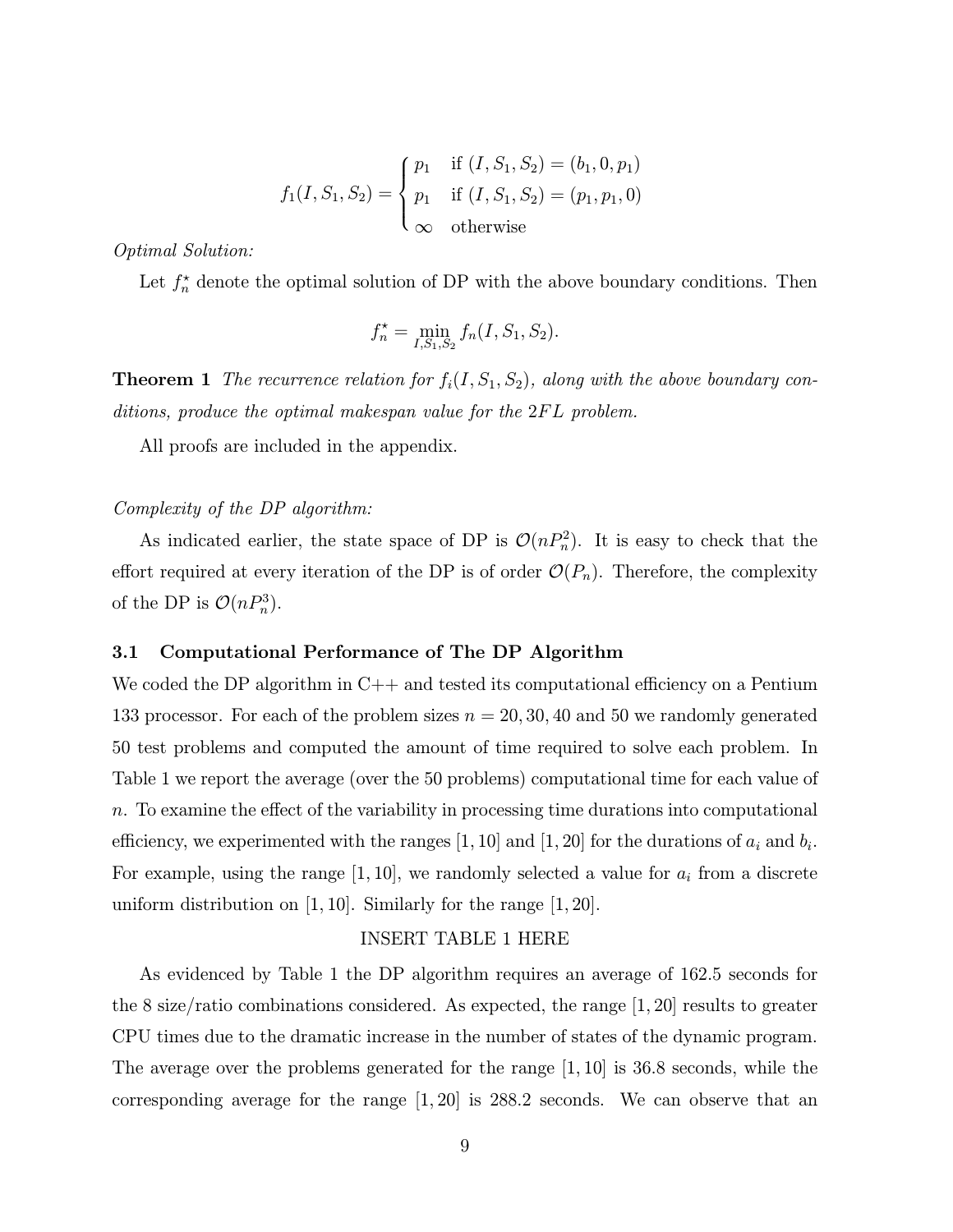increase of  $n$  by 10, results to an increase in CPU times by a factor of roughly 3. Since  $n = 50$  is considered a relatively large problem size, and given the CPU times of Table 1, the efficiency of the DP algorithm appears to be adequate for most practical applications.

# 4 Lower Bounds and Heuristics for the  $mFL$  Problem

In this section we develop lower bounds for the  $mFL$  problem in subsection 4.1. In subsection 4.2 we develop a number of heuristic algorithms that exploit a variety of characteristics of the  $mFL$  system. Our heuristics are evaluated against the lower bounds of subsection 4.1, by computing the average relative gaps on randomly generated problems. Our experiment is reported in 4.3.

#### 4.1 Lower bounds

Given the set  $J$  of jobs, we can construct an auxilliary 2-machine flowshop problem  $(ATS)$ for  $mFL$ , by replacing  $a_i$  by  $\frac{1}{m}a_i$ , and  $b_i$  by  $\frac{1}{m}b_i$ . Hence, the AFS problem is a makespan problem on a single flowline. Let  $C_{AFS}$  be the optimal makespan value obtained by the application of Johnson's algorithm on AFS (see Johnson, 1954). Then, if  $C_{mFL}$  denotes the optimal makespan value for  $mFL$ , we have the following result.

# Lemma 1  $C_{AFS} \leq C_{mFL}$ .

The above lemma is used to develop a better lower bound for  $mFL$ , when m is a power of 2; i.e.  $m = 2^k$  for  $k \ge 1$ . As we will show, the case  $m = 2^k$  is not restrictive at all, since with minor additional computational effort we can transform problems with  $2^{k-1} < m < 2^k$  to equivalent problems with  $m = 2^k$ .

The case  $m = 2^k$ 

Let AFL be the auxilliary problem on two flowlines (2FL) where  $a_i$  is replaced by  $2a_i/m$  and  $b_i$  is replaced by  $2b_i/m$ . Let us denote by  $C_{LB}$  the makespan value obtained by the application of DP on AFL. Then, we have the following result.

Theorem 2  $C_{LB} \leq C_{mFL}$ .

The case  $m \neq 2^k$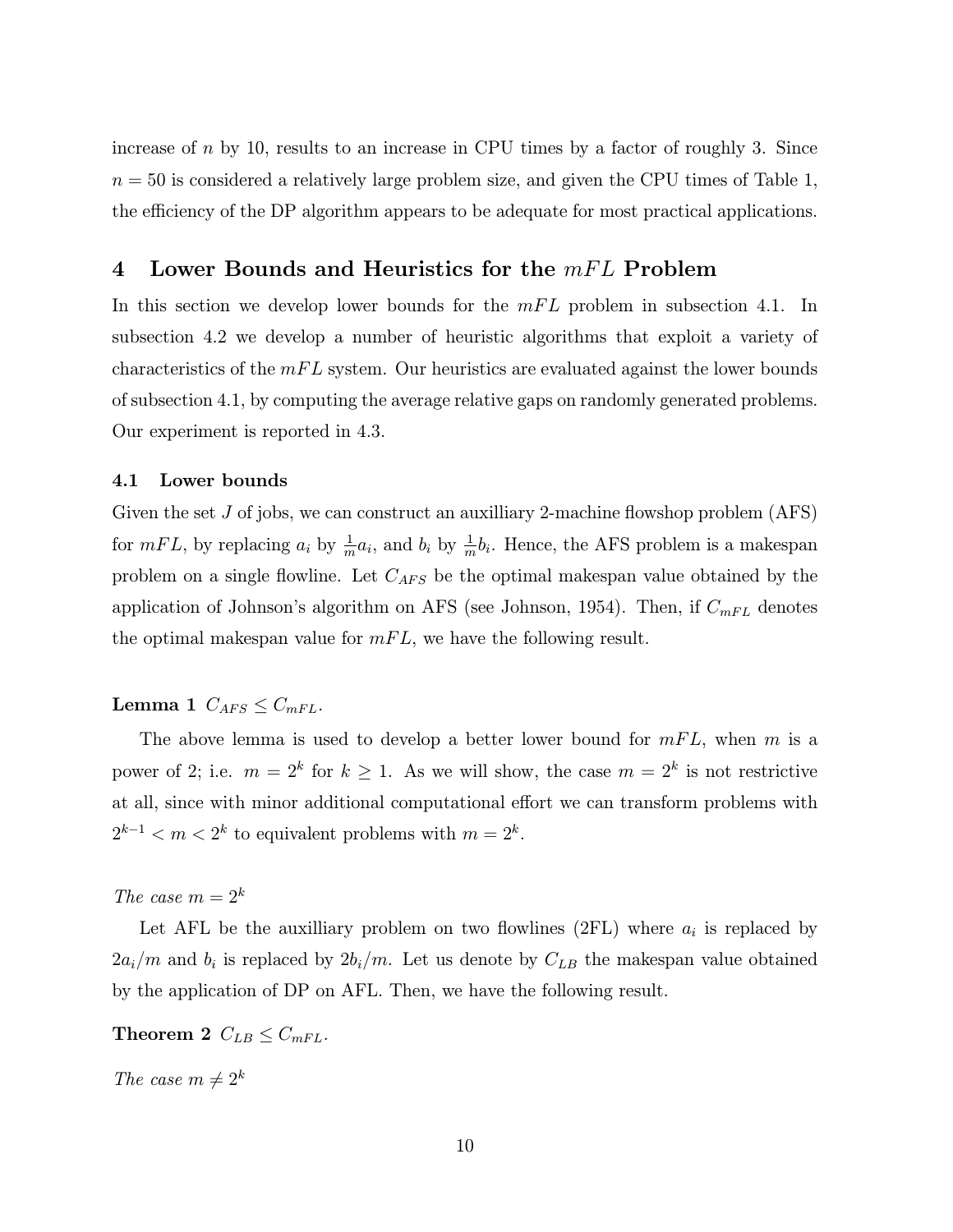Consider the case where  $2^{k-1} < m < 2^k$ . Then, the mFL problem can be transformed into an equivalent  $(2<sup>k</sup>)FL$  problem by adding to the job set  $J, 2<sup>k</sup> - m$  dummy jobs with processing requirements  $(0, B)$ , and  $2<sup>k</sup> - m$  dummy jobs with processing requirements  $(B, 0)$ , where  $B = C_{mFL}$ . Then, an optimal schedule  $S^{2^k}$  for  $(2^k)FL$  induces an optimal schedule for  $mFL$  by disregarding the  $2^k - m$  flowlines of  $S^{2^k}$  that are assigned to process the  $2(2<sup>k</sup> – m)$  dummy jobs. Since the optimal makespan  $C<sub>mFL</sub>$  is unknown, we can perform bisection search on  $B$ , in the range

$$
B \in [\frac{1}{m} \sum_{i=1}^{n} p_i, \sum_{i=1}^{n} p_i].
$$

In this construction, the optimal makespan of the  $mFL$  problem, is the least value of B for which  $C_{mFL} = B$ .

We can use the above observation to adapt Theorem 2 to the case where  $m \neq 2^k$ , by applying our DP algorithm to the AFL problem on the revised job set that except for  $(2a_i/m, 2b_i/m), 1 \le i \le n$ , includes  $2^k - m$  dummy jobs with processing requirements  $(0, B')$  and  $2^k - m$  dummy jobs with processing requirements  $(B', 0)$ . In this case we have that

$$
B' \in [\frac{2}{m^2} \sum_{i=1}^n p_i, \frac{2}{m} \sum_{i=1}^n p_i],
$$

and the optimal value for B' is the least value for which  $C_{LB} = B'$ . Since the computational effort required by DP is  $\mathcal{O}(nP_n^3)$ , the described bisection search scheme can provide a lower bound to the  $mFL$  problem for  $m \neq 2^k$  in  $\mathcal{O}(nP_n^3 \log P_n)$  time.

#### 4.2 Heuristic algorithms

In this subsection we develop and test heuristic algorithms for the  $mFL$  problem. Later on we compute the relative deviation of the heuristics from the lower bound  $C_{LB}$ . Our first heuristic combines the two tasks  $a_i$  and  $b_i$  of each job into a single task  $p_i = a_i + b_i$ , and partitions J into m parts. Each part is then assigned to a single flowline of  $mFL$ .

#### Heuristic  $H_1$

1. Let  $S$  be the Johnson's order for the jobs.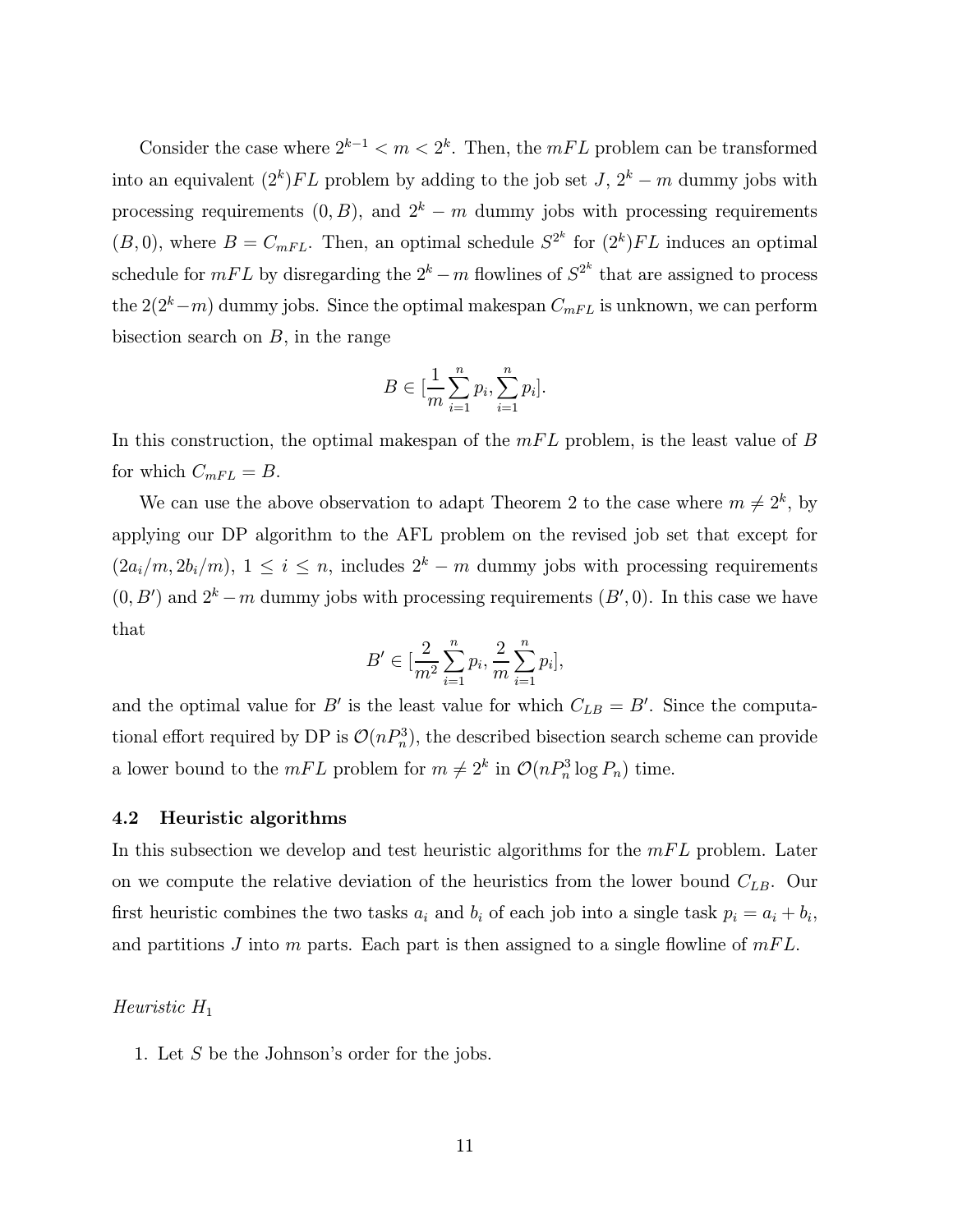- 2. Apply the first available machine rule to assign the jobs  $p_i = a_i + b_i$ ,  $1 \le i \le n$ , on m parallel identical machines  $(mP)$ . Let  $A_k$  be the jobs allocated to machine  $M_k$  of  $mP, 1 \leq k \leq m.$
- 3. Schedule the jobs in  $A_k$  onto the k-th flowline  $L_k$ ,  $1 \leq k \leq m$ , according to Johnson's order.

The computational effort required by steps 2 and 3 of  $H_1$  is  $\mathcal{O}(n)$  and hence the complexity of  $H_1$  is  $\mathcal{O}(n \log n)$  due to the sorting required at step 1. The following heuristic is a refinement of the FAM rule for the  $mFL$  environment. Namely,  $H_2$  assigns the first unscheduled job, say  $J_i$ , onto the first available flowline (FAFL rule); i.e. to the flowline that results to the least makespan value after the insertion of  $J_i$ .

#### Heuristic  $H_2$

- 1. Let  $S$  be the Johnson's order for the jobs.
- 2. Apply the FAFL rule with respect to the order S.

The computational effort required by step 2 of  $H_2$  is  $\mathcal{O}(n)$  and hence the complexity of  $H_2$  is  $\mathcal{O}(n \log n)$  due to the sorting required at step 1. A different line of heuristic schedules is obtained by our next heuristic where we start off with the Johnson order with respect to the original processing times of  $(a_i, b_i)$ . Then, we break the resulting schedule in  $m$  chunks each of which is assigned to a flowline.

#### Heuristic  $H_3$

- 1. Let  $S$  be the Johnson's order for the jobs.
- 2. Apply bisection search on C, in the range  $\left[\frac{1}{m}\sum_i p_i, \sum_i p_i\right]$ .
- 3. for  $k := 1$  to  $m$  do

assign on  $L_k$  as many leading unscheduled jobs of S as can fit in the time interval  $[0, C].$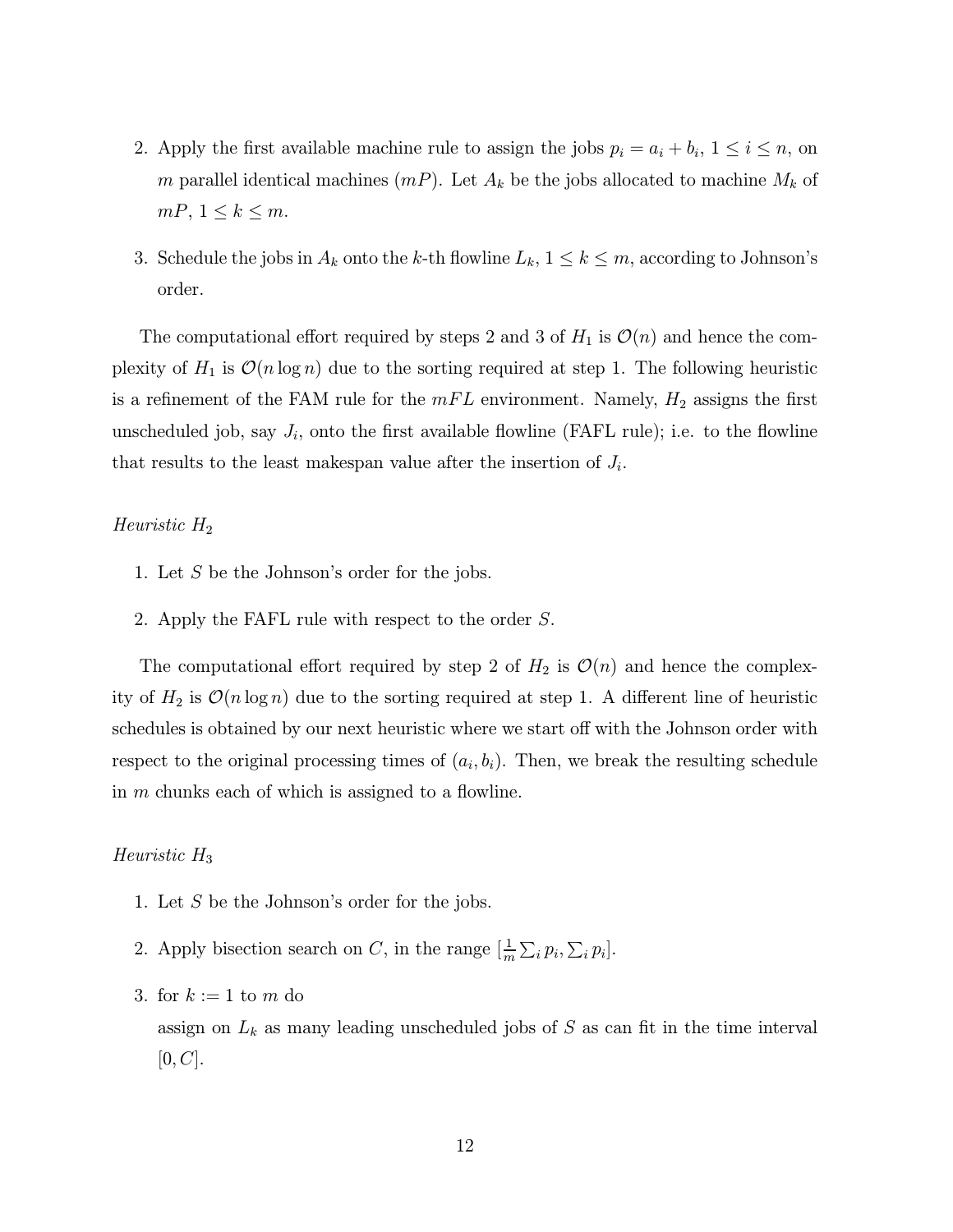The above heuristic is analogous to the multifit algorithms for parallel identical machine scheduling (a survey of such algorithms is provided in Cheng and Shin, 1990). If a feasible schedule (i.e. a schedule where all jobs are assigned to the  $m$  machines) can be found on C periods, then the bisection search will try smaller values. Else, the search will be limited to values greater than  $C$ . Note that the schedule produced by  $H_3$  assigns to each flowline a chunk of consecutive jobs of the Johnson's schedule with respect to processing times  $(a_i, b_i)$ . Step 2 of  $H_3$  results to  $\mathcal{O}(\log P_n)$  trial makespan values, and step 3 requires  $\mathcal{O}(n)$  computational effort. Since the effort required by step 1 is  $\mathcal{O}(n \log n)$ , the complexity of  $H_3$  is  $\mathcal{O}(n \log P_n)$ .

Our next heuristic exploits the allocation produced by the application of the DP on the AFL problem. Since the AFL problem led us to a lower bound for  $mFL$ , it seems reasonable to use it for the construction of near optimal schedules. In the following description we assume that m is a power of 2; i.e.  $m = 2<sup>k</sup>$ . If not, we described in Section 4.1 how we can transform our problem to an equivalent one that satisfies the power of 2 condition.

#### Heuristic H<sup>4</sup>

The tree T of Figure 3 facilitates our description of  $H_4$ . At level 0 we apply DP with respect to the processing times  $(2a_i/m, 2b_i/m)$ . The DP algorithm partitions the job set J to two subsets. The jobs that are going to be processed by  $L_1$ , and the jobs that are going to be processed by  $L_2$  (recall that the DP solves optimally the 2FL problem). Those jobs allocated to  $L_1$  correspond to the jobs that will be processed on the upper half  $(m/2 \text{ machines})$  of  $mFL$ ; we refer to this subproblem as  $F_1^k$ , where  $k = \log_2 m$ . The jobs allocated to  $L_2$  by DP are the jobs that will be processed on the lower half of  $mFL$ ; we refer to this subproblem as  $F_2^k$ . At level 1, we apply the DP algorithm on the subproblem  $F_1^k$ ; thus allocating jobs to the first and second quarter of machines of  $mFL$ . Similarly, the application of the DP on  $F_1^k$  allocates jobs to the third and fourth quarter of machines of  $mFL$ . In every level of the tree T of Figure 3 we indicate the processing times utilized by DP. The leaves of  $T$  indicate the allocation of jobs to single flowlines and hence the DP algorithm is utilized only by the nodes of the levels 0 through  $k-1$  of T. A schedule is provided for each of the  $m$  flowlines represented by leaves, from the DP applications of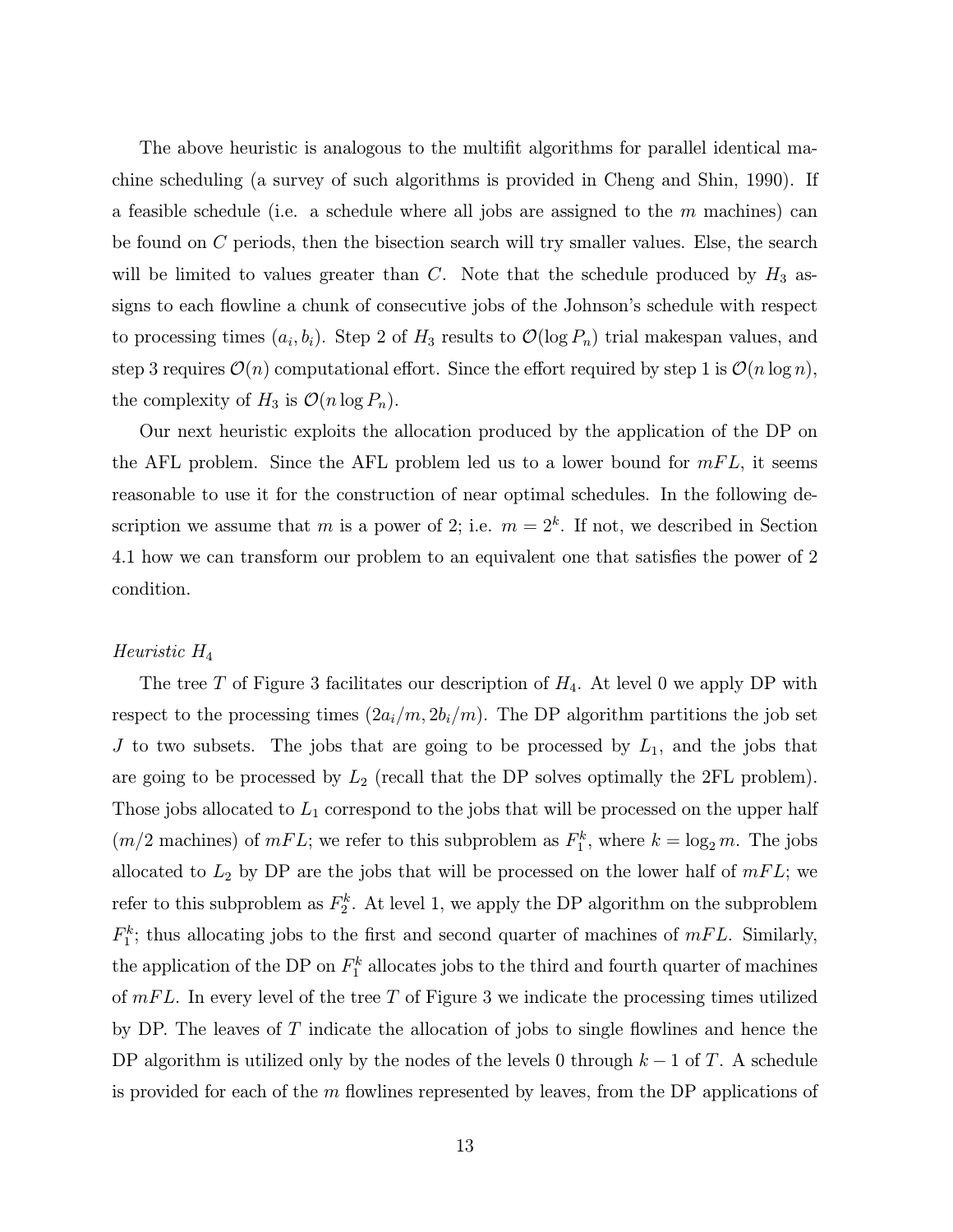the previous level. There are  $2^k - 1$  or  $\mathcal{O}(m)$  nodes in T that are not leaves. Since DP is applied once for each such node and since each application of DP requires  $\mathcal{O}(nP_n^3)$  time, the complexity of  $H_4$  is  $\mathcal{O}(mnP_n^3)$ .

#### INSERT FIGURE 3 HERE

#### Heuristic  $H_5$

To reduce the computational requirements while capturing the main idea of  $H_4$ , we develop the heuristic  $H_5$ . This heuristic is identical to  $H_4$  except that the application of the DP algorithm on each node of T, is replaced by  $H_1$ ,  $H_2$ , and  $H_3$ . Subsequently, we use the minimum makespan schedule among the 3 schedules obtained by  $H_1$ ,  $H_2$ , and  $H_3$ . Arguing as before, the complexity of  $H_5$  is  $\mathcal{O}(mn \log n)$ .

In the next subsection we report the average performance of all of the above heuristics.

#### 4.3 Computational performance

To evaluate the performance of our heuristics we performed an experiment where we considered test problems with  $m = 2, 4$ , or 8 flowlines, and  $n = 20, 30, 40$ , or 50 jobs. For each combination of  $m, n$  values we randomly generated 50 problems using the ranges [1, 10] and [1, 20] for the processing time durations  $a_i$  and  $b_i$ . These durations were drawn as described in Section 3. For each of the 50 test problems, we recorded the relative gap  $\frac{C_H-C_{LB}}{C_{LB}}$ . To compute this gap we compute  $C_H$  using the heuristic  $H \in$  $\{H_1, H_2, H_3, H_4, H_5\}$ , and the lower bound  $C_{LB}$  described in Theorem 2. We also recorded the best gap (denoted by Best of  $H_1 - H_3$ ,  $H_5$  among the 4 heuristics  $H_1, H_2, H_3$  and  $H_5$ . The heuristic  $H_4$  was not included in the calculation of Best H, because  $H_4$  has non-polynomial complexity; recall that it utilizes  $m-1$  applications of the DP algorithm along with the tree structure of Figure 3. In Table 2 we report the average (over the 50 problems) relative gaps for all the  $m, n$  and range combinations considered.

Note that the case  $m = 2$  corresponds to evaluating the algorithms  $H_1, H_2, H_3$ , and  $H_5$ , as heuristic approaches for the 2FL problem that can be solved optimally using the DP algorithm. Hence, for  $m = 2$  the reported relative gaps indicate, in fact, relative deviation from optimality. Observe that  $H_4$  coinsides with the DP algorithm for  $m = 2$ , and hence the resulting deviations equal 0.

#### TABLE 2 GOES HERE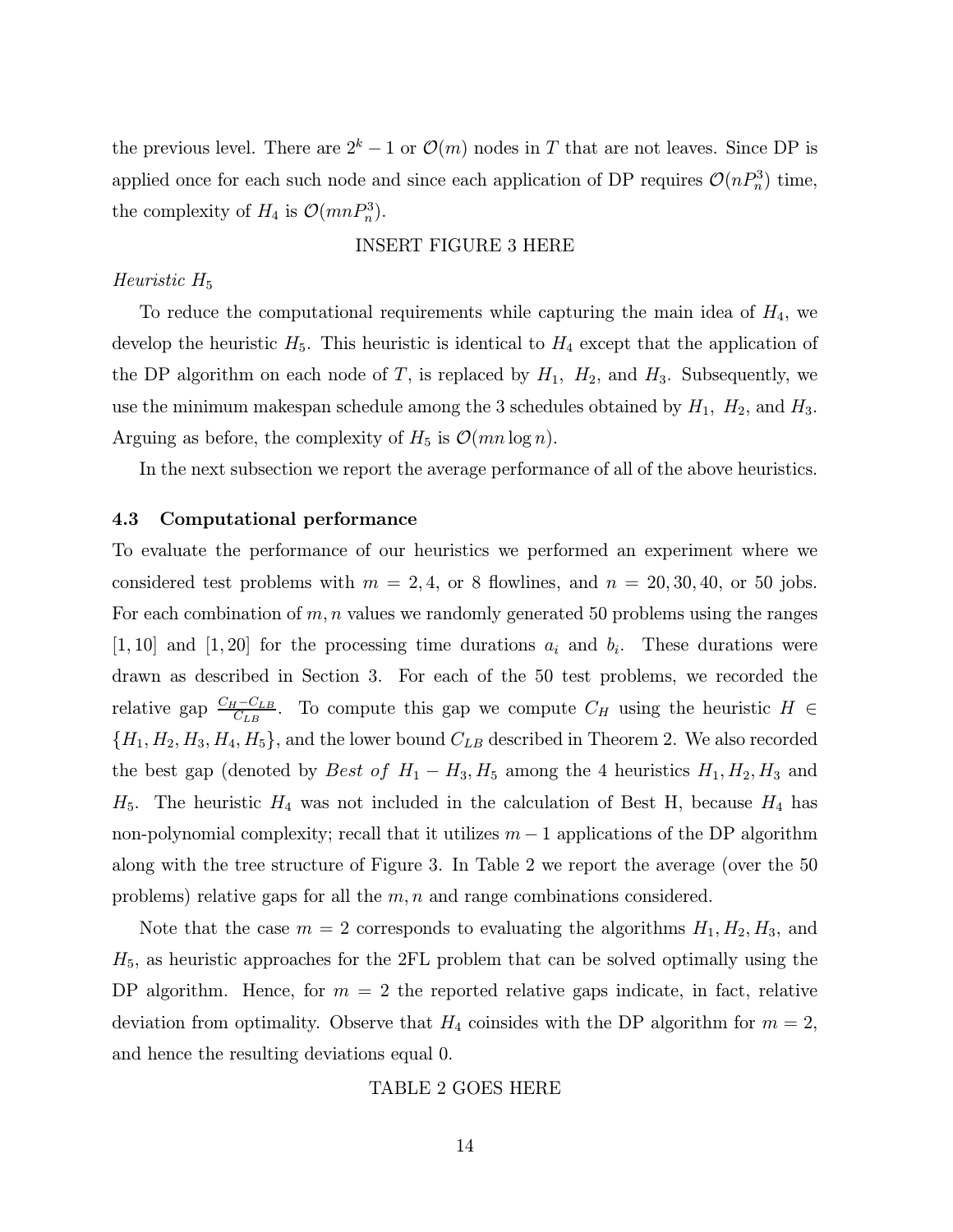The most important finding presented by Table 2 is that  $H_4$  has near optimal performance with an average relative gap of  $3.3\%$  for the range  $[1, 10]$  and  $4.1\%$  for the range [1, 20]; these averages are taken over the combinations where  $m = 4$  and  $m = 8$  only. This means that although  $H_4$  may be time consuming (especially for larger values of n), it provides an excellent solution approach for  $mFL$ .

The heuristics  $H_1$  and  $H_2$  have very similar performance. The heuristic  $H_3$  is inferior to  $H_1$  and  $H_2$  for the combinations where  $m = 2$  and  $m = 4$ . In general, none of the heuristics  $H_1, H_2$  and  $H_3$  consistently outperforms the others.

As expected, the heuristic  $H_5$  dominates the heuristics  $H_1, H_2$  and  $H_3$ ; recall that  $H<sub>5</sub>$  uses the tree T of Figure 3 where each node uses the best solution among the ones obtained by  $H_1, H_2$  and  $H_3$ . However, since the subproblems corresponding to each node of T consider processing times of the form  $(\frac{a_i}{2^k}, \frac{a_i}{2^k})$  rather than the actual processing times of  $(a_i, b_i)$ , it is not unlikely that one of  $H_1, H_2$  or  $H_3$  performs better than  $H_5$ . As a result, the values recorded for Best of  $H_1 - H_3$ ,  $H_5$  in Table 2, although close to the corresponding values of  $H_5$ , are not identical.

Focusing on the results obtained for Best H, we conclude that it has satisfactory performance for all combinations except for  $m = 8$  and  $n = 20, 30$ . All other combinations provide an overall average gap of 11.3%. Evidently, Best of  $H_1-H_3$ ,  $H_5$  has unsatisfactory performance for  $(m, n)$  combinations with large values of m and small values of n. For such combinations we suggest using  $H_4$  since the corresponding CPU requirements are not high; recall from Table 1 that the time requirements of DP are low for small values of n.

In conclusion, the results obtained for Best of  $H_1 - H_3$ ,  $H_5$ , and  $H_4$  indicate that by using the right algorithms for each  $(m, n)$  combination, we can solve fast and accurately  $mFL$  problems with relatively large values of m and n.

# 5 Decomposing Hybrid Flowshops to Flowline-like Designs

The routing flexibility of the  $HFS_{m_1,m_2}$  environment often comes in the expense of sophisticated material handling expenditures for automated transfer lines, automated guided vehicles, and the managing technology required for this equipment. In this section we offer an alternative flowshop design for  $HFS_{m_1,m_2}$  with simpler routing structure and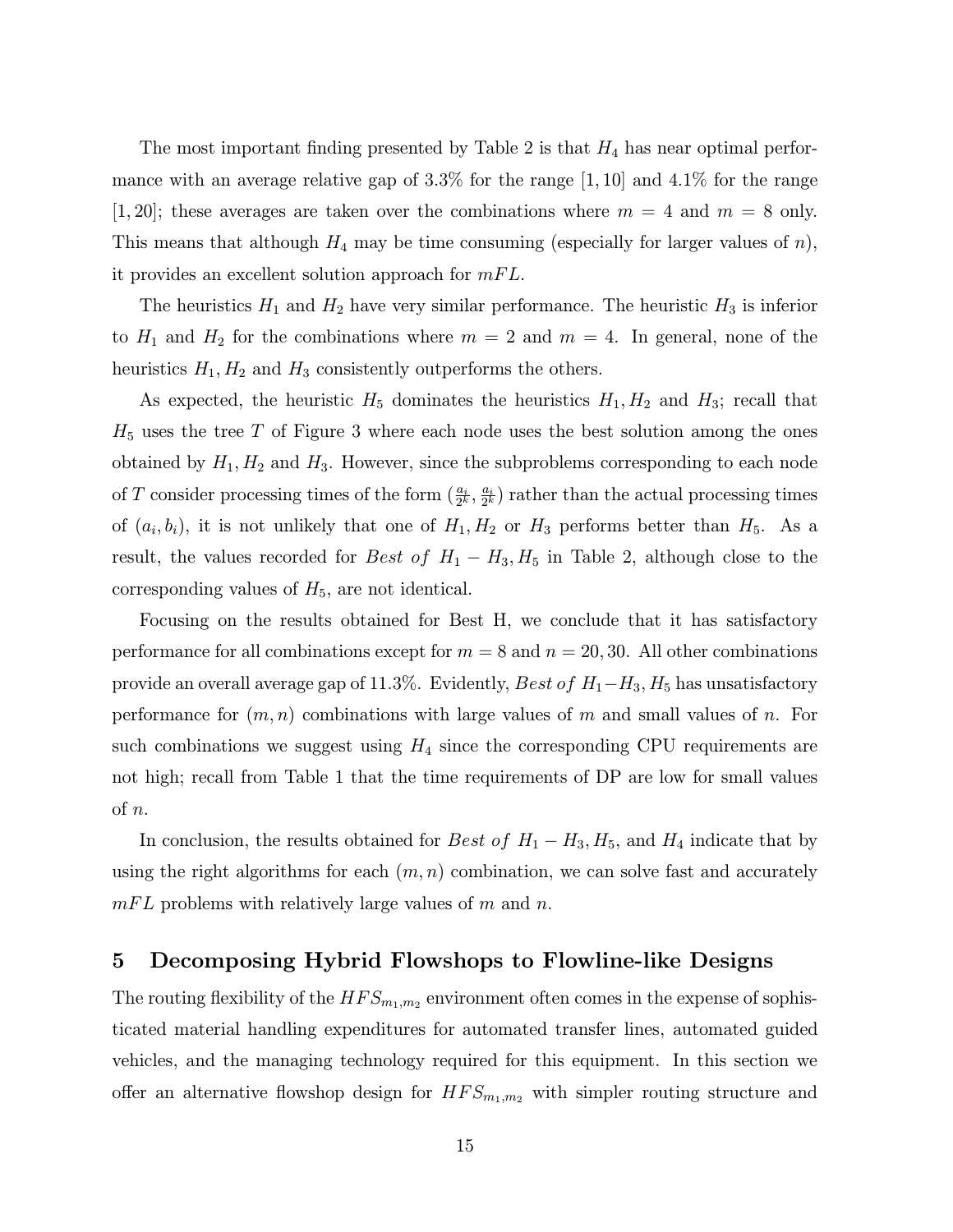only minor loss in throughput performance. Namely, we consider the decomposition of  $HFS_{m_1,m_2}$  into  $m_1$  smaller independent units (we assume  $m_1 \leq m_2$ ) each of which is a hybrid flowshop of the form  $HFS_{1,k}$ , where k is an appropriately selected number (see Figure 1). The assumption  $m_1 \leq m_2$  is not restrictive since the case  $m_1 > m_2$  is symmetric and hence all the results developed in this section apply.

The above decomposition significantly simplifies the managing of  $HFS_{m_1,m_2}$ , by decomposing it into smaller manufacturing cells. As a result, the routes available to a job coming off stage 1 are significantly less than in  $HFS_{m_1,m_2}$  which usually translates to significant savings in material handling costs. However, the above savings come in the expense of a slight deterioration in throughput performance. In this section we show that in most cases the throughput loss is insignificant compared to the benefits provided by the simplicity of the material handling structure and the associated cost savings.

Intuitively it is beneficial to distribute the workload of  $HFS_{m_1,m_2}$  so that each machine can handle about the same workload. This is in line with similar conclusions for scheduling environments where balanced designs result to improved throughput performance. For this reason, we assume that the number k of machines in  $HFS_{1,k}$  is either  $\lceil \frac{m_2}{m_1} \rceil$  or  $\lceil \frac{m_2}{m_1} \rceil - 1$ (although our approach is applicable to any arbitrary decomposition). To further simplify our exposition, we assume that  $m_2$  is an integral multiple of  $m_1$ , i.e.  $m_2 = km_1$ . If a  $HFS_{m_1,m_2}$  design does not possess this property, we can introduce  $km_1-m_2$  dummy stage 2 machines along with  $km_1 - m_2$  dummy jobs with processing time requirements  $(0, B)$ , where  $B$  is a trial makespan value. As in Section 4.1, bisection search on  $B$  can identify the least value of B for which there exists a feasible decomposition of  $HFS_{m_1,m_2}$  into  $m_1$ units of the form  $HFS_{1,\frac{m_2}{m_1}}$ , so that the resulting makespan value equals B. Moreover, without loss of generality we can retain our assumption that  $m_1$  is a power of 2. We refer to the decomposition problem as PHFS since it decomposes the HFS design to parallel HFS sub-designs.

All the algorithms developed in Section 4.2 for the  $mFL$  problem can be extended to the PHFS as follows.

#### Heuristics for PHFS

1. Apply the heuristic  $H, H \in \{H_1, H_2, H_3, H_4, H_5\}$  to the  $m_1 FL$  problem with respect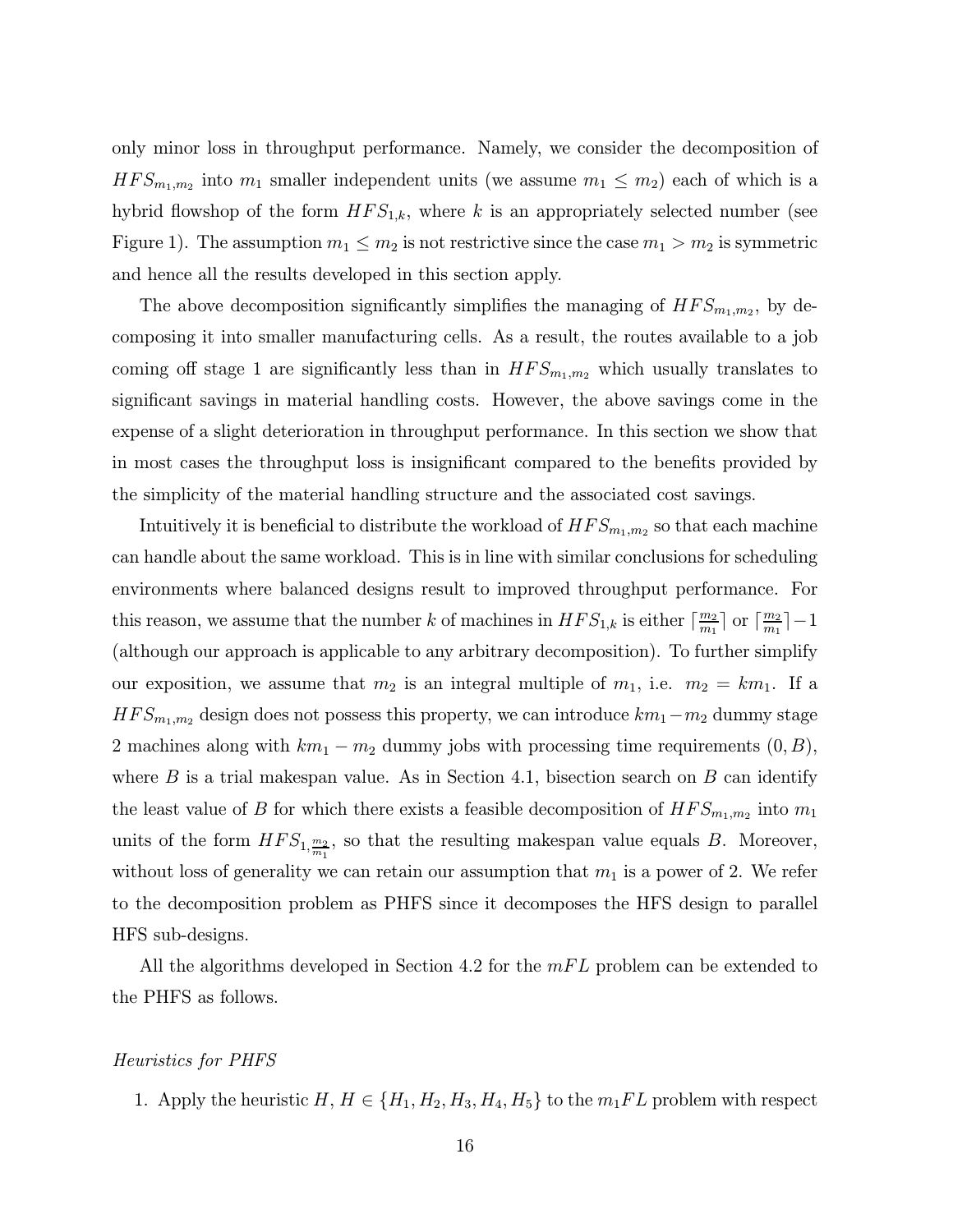to the processing times  $(a_i, \frac{m_2}{m_1}b_i)$ . Let  $A_r$  be the set of jobs assigned to  $L_r$ ,  $1 \leq r \leq$  $m_1$ .

2. For  $r = 1$  to  $m_1$  do

apply the LV algorithm to schedule the jobs in  $A_r$  onto a  $HFS_{1,\frac{m_2}{m_1}}$  unit.

At Step 1 of the above algorithm we use any of the heuristics  $H_1, H_2, H_3, H_4$  or  $H_5$  to partition the job set J into  $m_1$  parts  $A_1, A_2, \ldots, A_{m_1}$ . For each  $1 \leq r \leq m_1$ , we utilize the algorithm LV of Lee and Vairaktarakis, 1995, (see Section 2) to schedule the jobs in  $A_r$  onto a  $HFS_{1,\frac{m_2}{m_1}}$  sub-design. The LV algorithm appears to have the best known performance for the  $HFS_{1,m}$  problem to minimize makespan, with worst case error bound  $1-\frac{1}{m}$  and near optimal performance on randomly generated problems (the average relative gaps are less than 0.5%).

Let  $C_{PHFS}$  be the optimal makespan value for the PHFS problem. Then, the relative gaps of the heuristics for PHFS described above are attributed to two sources. Namely, suboptimality of the heuristic  $H \in H_1, H_2, H_3, H_4, H_5$  for the  $m_1FL$  problem, and suboptimality of the LV heuristic for the  $HFS_{1,\frac{m_2}{m_1}}$  problem. According to our comment above, the worst case error bound for the latter source of suboptimality is  $1 - \frac{m_1}{m_2}$ . In Table 3 we report our computational experiment to assess the throughput performance of our heuristics for PHFS. Table 3 was developed in an identical fashion as Table 2, and it reports the relative gap of the makespan  $C_{PHFS}$  of our heuristics for the PHFS problem from the lower bound  $C_{HFL}$  computed as follows.

Let HFL be the auxilliary problem on two flowlines (2FL) where  $a_i$  is replaced by  $2a_i/m_1$  and  $b_i$  is replaced by  $2b_i/m_2$ . Then, a proof similar to that of Theorem 2 verifies the following result.

# Theorem 3  $C_{HFL} \leq C_{PHFS}$ .

In Table 3 the  $m_1 \times m_2$  designs considered are  $2 \times 4$ ,  $2 \times 8$ ,  $4 \times 8$  and  $4 \times 16$ . The  $4 \times 16$ design for instance is decomposed by our algorithms to 4 independent designs of the form  $1 \times 4$ . Similarly, all the remaining designs are decomposed to as many subsystems as the number  $m_1$  of stage 1 machines.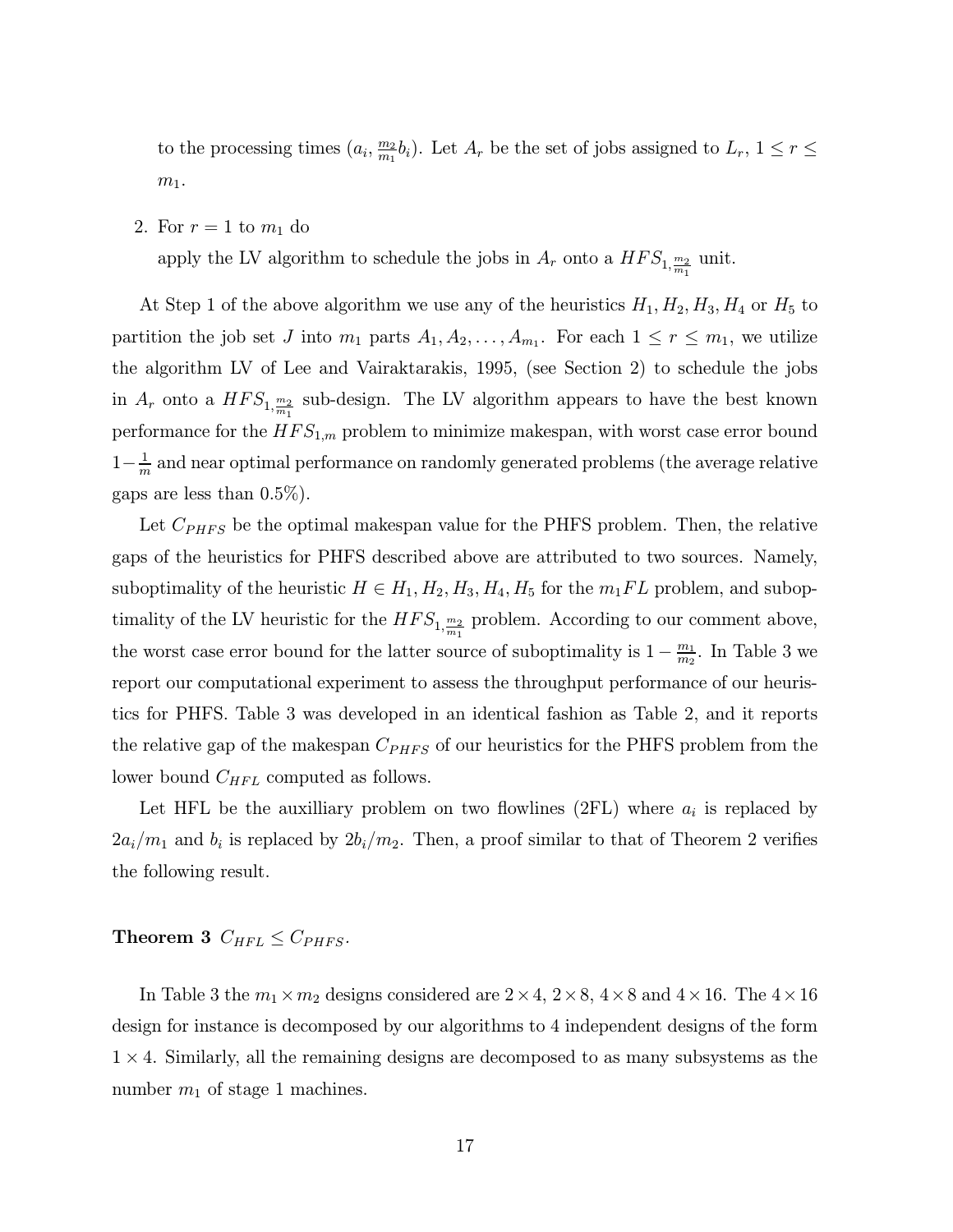#### INSERT TABLE 3 HERE

The observations stemming from Table 3 are similar to those of Table 2. The heuristic  $H_4$  has superior performance than the best of  $H_1, H_2, H_3$  and  $H_5$ . Recall that the computational requirements of  $H_4$  are significantly greater than any of the rest 4 heuristics. It appears that the Best of  $H_1 - H_3$ ,  $H_5$  provides reasonable answers for most cases, except when the problem size is small e.g.,  $n = 20$  or the number  $m_1 + m_2$  of total machines in the system is excessively large e.g., when  $m_1 \times m_2 = 4 \times 16$ . However, in both cases  $H_4$ provides good average relative gaps. The average relative gap of  $H_4$  over all the combinations considered is 3.55%, of which 4% is atrributed to the range [1, 20] for the processing times of  $a_i$  and  $b_i$ , while the corresponding average gap for the range [1, 10] is 3.10%.

In the next subsection we compare the throughput performance of the two production systems contrasted in this research. Namely, we examine how faster is the  $HFS_{m_1,m_2}$  environment, as compared to the corresponding PHFS system that consists of  $m_1$  independent modules of the form  $HFS_{1,\frac{m_2}{m_1}}$ .

#### 5.1 The effect of routing flexibility on Throughput

It has become clear that obtaining optimal algorithms for the PHFS and  $HFS_{m_1,m_2}$ environments is extremely difficult. As a result, obtaining the exact gap of the throughput performance of these two environments is impossible. Nevertheless, we can estimate those gaps by using the  $H_4$  heuristic to obtain  $C_{PHFS}$ , and the LV heuristic (see Section 2) to obtain  $C_{LV}$ . As documented in Lee and Vairaktarakis, 1995 the LV heuristic provides near optimal solutions for the problem of minimizing makespan in  $HFS_{m_1,m_2}$ . Also, this research shows that  $H_4$  provides near optimal solutions for the PHFS problem. Hence, instead of using optimal algorithms (that are unavailable), we use the best available heuristics.

In Table 4 we report the average (over 50 randomly generated problems) relative gaps  $(C_{PHFS}-C_{LV})/C_{LV}$  for the problem sizes  $n=20,30,40$  and 50 jobs, and the designs  $2 \times 2$ ,  $2 \times 4$ ,  $2 \times 8$ ,  $4 \times 4$ ,  $4 \times 8$ , and  $4 \times 16$ . The  $2 \times 4$  design for instance, is viewed by  $HFS_{2,4}$  as a two stage system with free routing between the 2 stage 1 machines and the 4 stage 2 machines, while the corresponding PHFS system is viewed as 2 independent  $HFS_{1,2}$  systems. Similarly for the remaining  $m_1 \times m_2$  values. In this experiment, for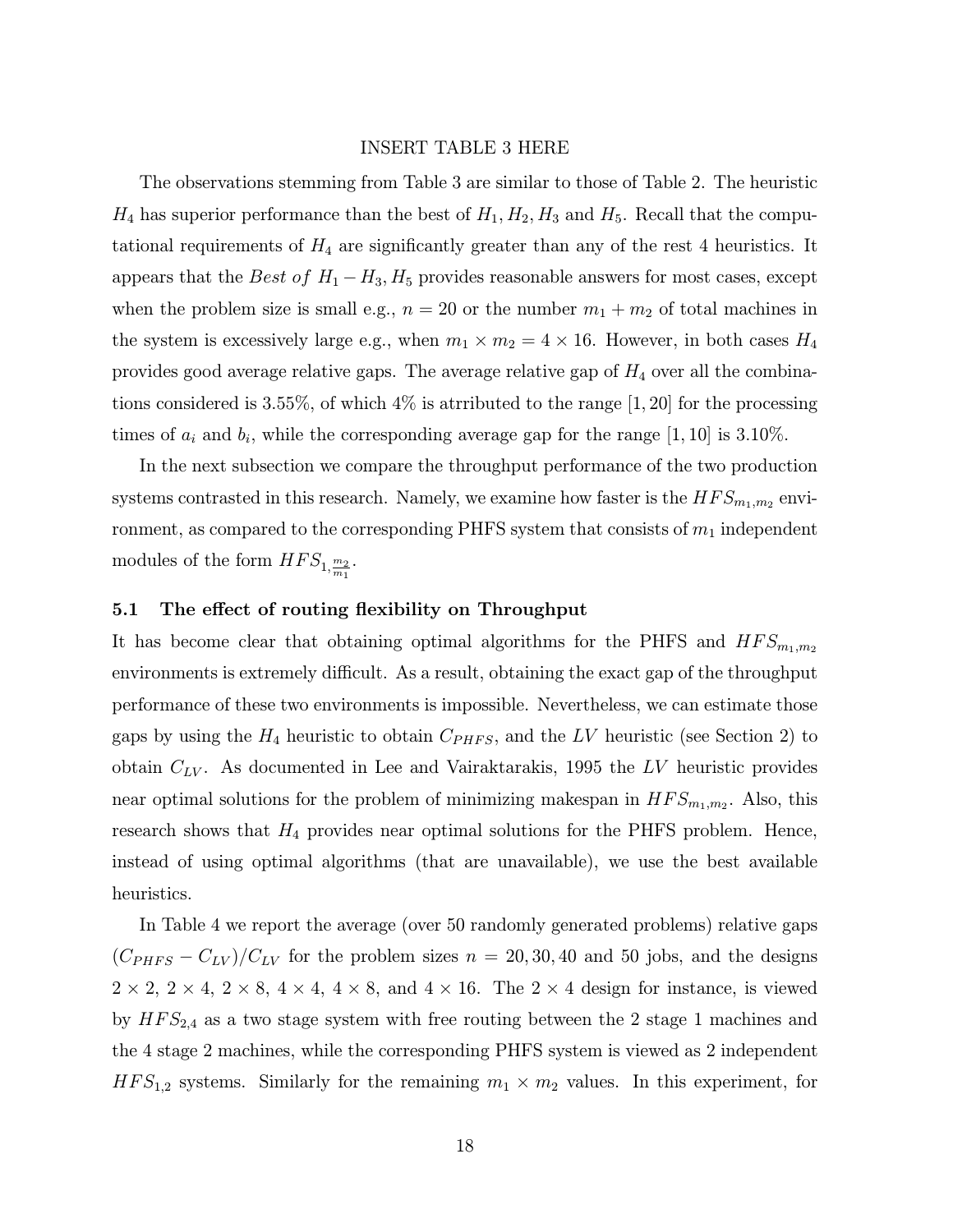every randomly generated problem the  $C_{PHFS}$  and  $C_{LV}$  makespan values are obtained for the same scenario of processing times. These processing times are uniformly selected from the range [1, 20].

#### INSERT TABLE 4 HERE

It becomes apparent that the throughput performance gaps of PHFS and  $HFS_{m_1,m_2}$ are surprisingly small, and they become negligible as the number of jobs increases. In particular, for  $n = 50$  the average throughput performance gap is 1.33%. In light of the fact that the corresponding gap for  $n = 20$  is 4.06%, it may be marginally beneficial to use the  $HFS_{m_1,m_2}$  system for batches of 20 or fewer jobs. Another trend exhibited by the data of Table 4 is that the performance gaps increase with the total number of machines in the system,  $m_1 + m_2$ .

Overall, our results tend to indicate that investing in sophisticated material control structures and multidirectional routing offers minute throughput increases over a unidirectional routing structure that appropriately decomposes the machines to independent production cells.

# 6 Conclusion

This paper examined the ramifications of free routing between adjacent stages of flowshop production systems. We found that the throughput benefits of such designs are marginally better than flowline-like designs that employ unidirectional routing and decomposition of the production system into small independent cells. We provided algorithms that can be readily utilized to attain flowline-like decompositions within the limits of today's computing capabilities. These algorithms are supported by detailed computational experiments. Our future research will be directed towards investigating the value of other forms of flexibility (such as material handling flexibility) for flowshop as well as other manufacturing protocols.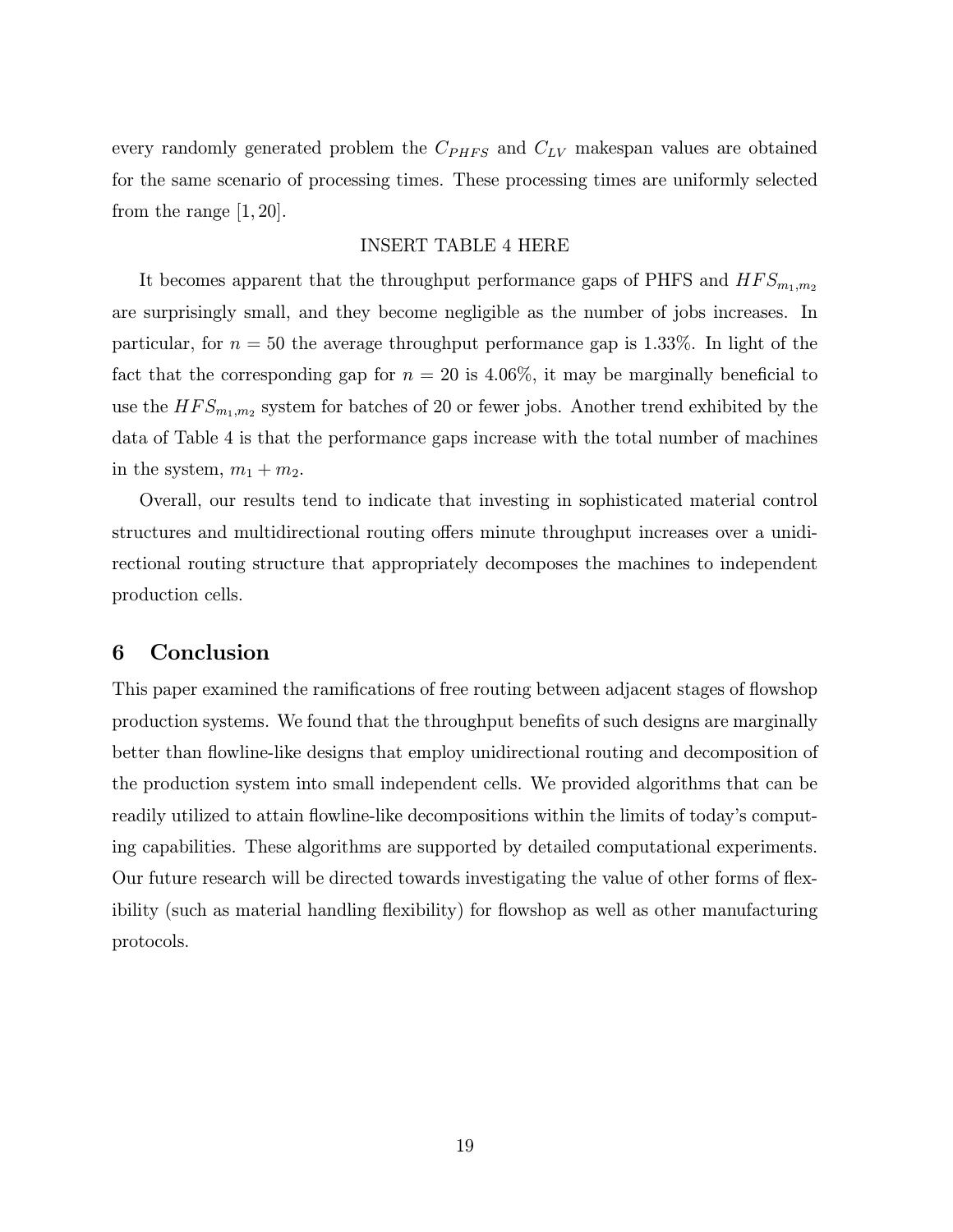# References

- [1] Afentakis, P. (1986). Maximum throughput in Flexible Manufacturing Systems. Proceedings of the Second ORSA/TIMS Conference on Flexible Manufacturing Systems: Operations Research Models and Applications, Elsevier Science Publishers B.V., Amsterdam, 509-521.
- [2] Baker, K.R. (1993). Elements of Sequencing and Scheduling, Dartmouth Hanover, NH 03755.
- [3] Blakewicz, J., K. Echer, G. Schmidt and J. Weglartz (1993). Scheduling in Computer and Manufacturing Systems. Springer Verlag, Berlin, Germany.
- [4] Cheng, T.C.E. and C.C.S. Sin (1990). A State-Of-The-Art Review Of Parallel-Machine Scheduling Research. European Journal of Operational Research, 47:271- 192.
- [5] Erschler, J, F. Roubellat and C. Thuriot (1985). Steady State Scheduling of a Flexible Manufacturing System with Periodic Releasing and Flow Time Constraints. Annals of Operations Research 3:333-353.
- [6] Garey, M.R. and D.S. Johnson (1979). Computers and Intractability. W.H. Freeman, San Francisco, CA.
- [7] Ghosh, S. and C. Gaimon (1992). Routing Flexibility and Production Scheduling in a Flexible Manufacturing environment. European Journal of Operational Research, 60:344-364.
- [8] Guinet, A. and M.M. Solomon (1996). Scheduling Hybrid Flowshops to Minimize Maximum Tardiness or Maximum Completion Time. International Journal of Production Research 34:1643-1654.
- [9] Gupta, J.N.D., A.M.A. Hariri and C.N. Potts (1997). Scheduling a Two-Stage Hybrid Flowshop with Parallel Machines at the First Stage. Annals of Operations Research, series on Mathematics of Industrial Systems 69:171-191.
- [10] He, D.W., A. Kusiak and A. Artiba (1996). A Scheduling Problem in Glass Manufacturing. IIE Transactions 28:129-139.
- [11] Hoogeveen, J.A., J.K. Lenstra and B. Veltman (1996). Preemptive Scheduling in a Two-Stage Multiprocessor Flowshop is NP-hard. European Journal of Operational Research, 89:172-175.
- [12] Johnson, S.M. (1954). Optimal Two and Three-Stage Production Schedules with Setup Times Included. Naval Research Logistics Quarterly 1:61-68.
- [13] Kouvelis P. and G. Vairaktarakis (1998). Flowshops with Processing Flexibility Across Production Stages, IIE Transactions, 30(8):735-746.
- [14] Lee, C.-Y. and G. Vairaktarakis (1994). Minimizing Makespan in Hybrid Flowshops. Operations Research Letters, 16:149-158.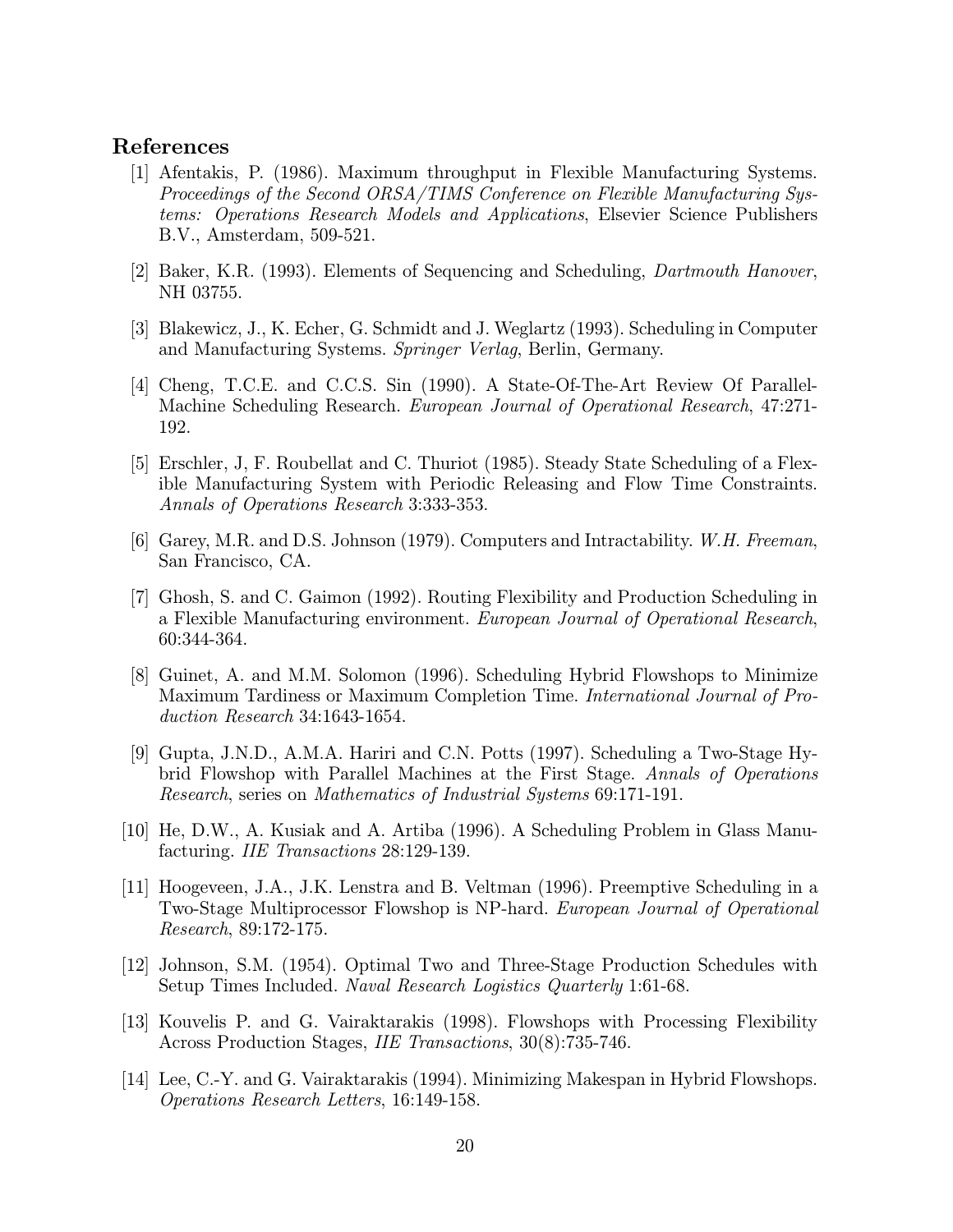- [15] Lee C.-Y. and G. Vairaktarakis (1998). Performance Comparison of Some Classes of Flexible Flowshops and Job Shops, International Journal of Flexible Manufacturing Systems, 10(4):379-405.
- [16] Maleki, R.A. (1991). Flexible Manufacturing Systems: The Technology and Management. Prentice Hall, Englewood Cliffs, NJ.
- [17] Pinedo, M. (1995). Scheduling: Theory, Algorithms and Systems. Prentice Hall, Englewood Cliffs, NJ.
- [18] Shanker K. and Y.T. Tzen (1985). A Loading and Dispatching Problem in a Random Flexible Manufacturing System. International Journal of Production Research 23(3):579-595.
- [19] Solomon, M.M., P.K. Kedia and A. Dussauchoy (1996). A Computational Study of Heuristics for Two-Stage Flexible Flowshops. International Journal of Production Research 34:1399-1416.
- [20] Stecke, K.E. (1985). Design, Planning, Scheduling and Control Problems of Flexible Manufacturing Systems. Annals of Operations Research 3:3-12.
- [21] Stecke, K.E. (1992). Planning and Scheduling Approaches to Operate a Particular FMS. European Journal of Operational Research 61:273-291.
- [22] Wittrock, R.J. (1988). An Adaptable Scheduling Algorithm for Flexible Flow Lines. Operations Research 36:445-453.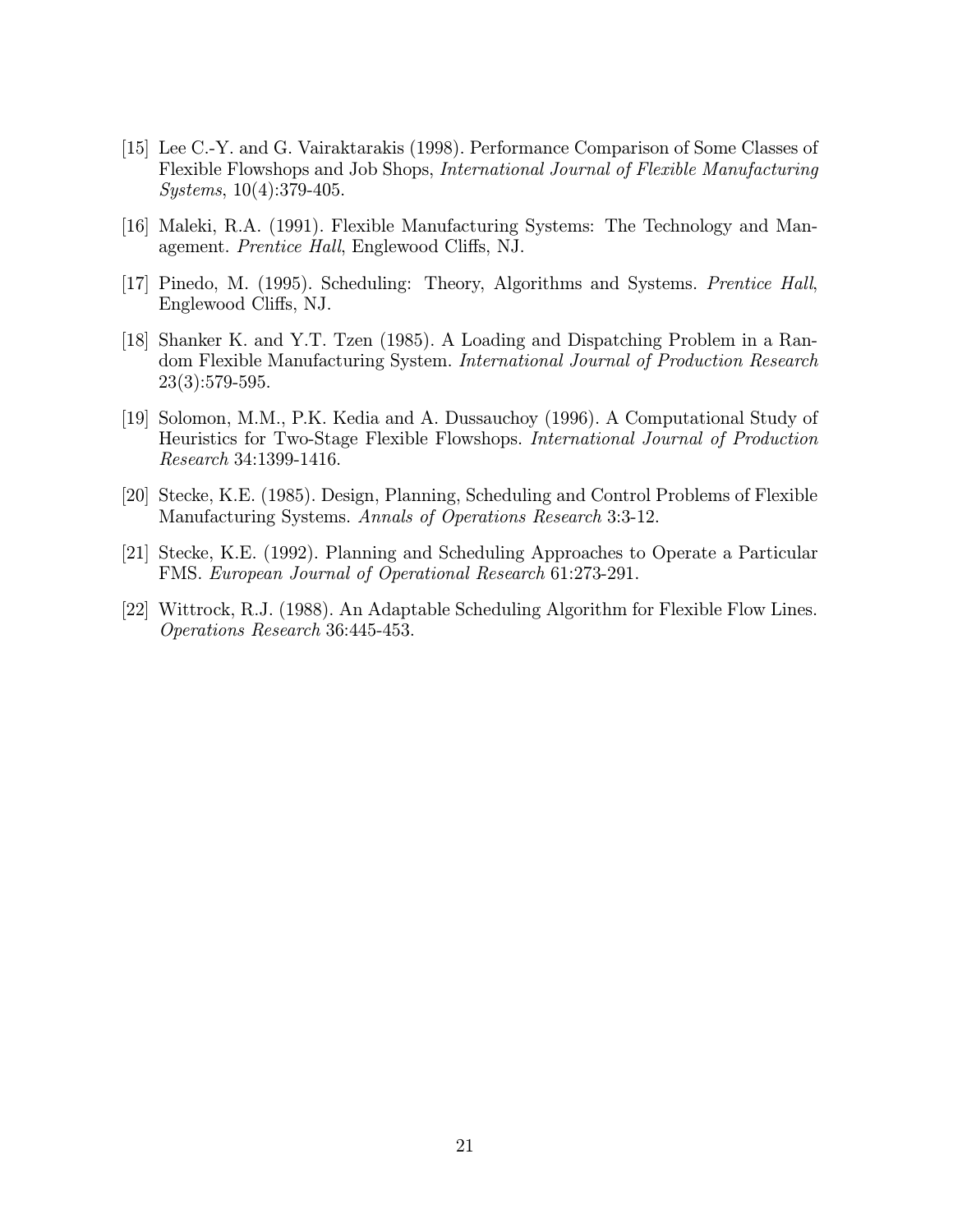# Appendix

#### Proof of Theorem 1:

Throughout this proof we refer to Figure 2. We denote by  $f_{i-1}(I', S'_1, S'_2)$  the makespan value of a schedule prior to the insertion of  $J_i$ , and by  $f_i(I, S_1, S_2)$  the corresponding makespan after the insertion of  $J_i$ . The cases  $C_{11}$ ,  $C_{12}$ ,  $C_{21}$ , and  $C_{22}$  are analyzed separately below.

#### Case  $C_{11}$

In this case we distinguish the subcases where a)  $J_i$  is scheduled on  $L_1$ , and b)  $J_i$  is scheduled on  $L_2$ .

subcase a): In this subcase we have that  $I \ge b_i$ . If  $I = b_i$ , then we must have  $a_i \ge I'$ . Then, the idle time on  $M_{22}$  increases by  $b_i + a_i - I'$  after the insertion of  $J_i$ , and hence  $S_2 = S_2' + p_i - I'$ . Also, the makespan of  $M_{21}$  increases by  $p_i - I'$ . Hence,

$$
f(I, 0, S_2) = \min_{I' \le a_i} f_{i-1}(I', 0, S_2 - p_i + I') + p_i - I' \quad if \quad I = b_i.
$$

On the other hand, if  $I > b_i$ , then we must have that  $a_i < I'$ . More specifically, in this case we have that  $I' = I - b_i + a_i$ . Also, the makespan of  $M_{22}$  increases by  $b_i$  and hence  $S_2' = S_2 - b_i$ . Therefore,

$$
f(I, 0, S_2) = f_{i-1}(I - b_i + a_i, 0, S_2 - b_i) + b_i \quad if \quad I > b_i.
$$

subcase b): When  $J_i$  is scheduled on  $L_2$ , we have that  $I' = I$  and

$$
f_i(I, 0, S_2) = \min_{S_2' \ge S_2} f_{i-1}(I, 0, S_2'),
$$

where

$$
S_2' = S_2 + b_i + (A_i - 2f_{i-1}(I, 0, S_2') + I + S_2')^{+}.
$$

The term  $(A_i - 2f_{i-1}(I, 0, S_2') + I + S_2')$ <sup>+</sup> indicates the idle time induced to  $M_{22}$  by the scheduling of  $a_i$  on  $M_{12}$ .

Combining the 2 subcases of  $C_{11}$  we get the recurrence relation:

$$
f(I, 0, S_2) = \min \begin{cases} \min_{I' \le a_i} \{f_{i-1}(I', 0, S_2 + I' - p_i) - I'\} + p_i & \text{if } I = b_i \\ f_{i-1}(I - b_i + a_i, 0, S_2 - b_i) + b_i & \text{if } I > b_i \\ \min_{S_2' \ge S_2} \{f_{i-1}(I, 0, S_2') : S_2' = S_2 + b_i + (A_i - 2f_{i-1}(I, 0, S_2') + I + S_2')^+\} \end{cases}
$$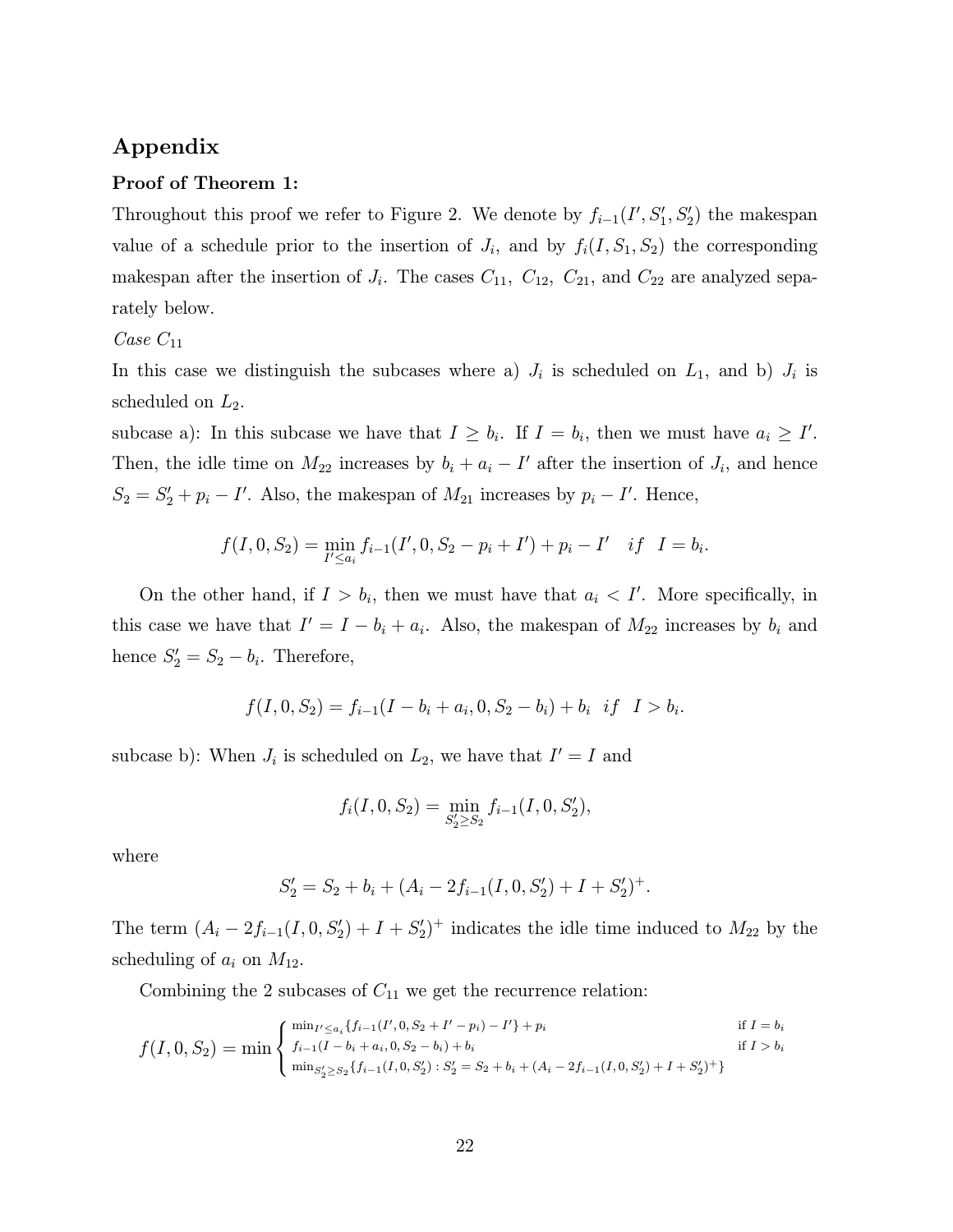$Case C_{21}$ 

This case holds only iff

$$
\max\{f_{i-1}(I',S'_1,0)-I'+a_i,f_{i-1}(I',S'_1,0)-S'_1\}+b_i\geq f_{i-1}(I',S'_1,0)
$$
\n(1)

or equivalently,

$$
\max\{p_i - I', b_i - S'_1\} \ge 0.
$$

We distinguish two subcases for  $C_{21}$ ; namely i)  $I > b_i$  and ii) $I = b_i$ . In i), we have that  $b_i = S_1' + S_2$ , and  $I + a_i = I' + S_2$ . Hence,

$$
f_i(I, 0, S_2) = f_{i-1}(I + a_i - S_2, b_i - S_2, 0) + S_2 \text{ if } I > b_i.
$$

In subcase i), the relation (1) is equivalent to  $\max\{S_2 - I + b_i, S_2\} \ge 0$  which holds true because  $S_2 \geq 0$  by definition.

In subcase ii) the idle time inserted on  $M_{21}$  after the insertion of  $J_i$  is  $a_i - (I' - S'_1)$ , and hence  $S'_1 + S_2 = b_i + a_i - (I' - S'_1)$  or  $I' = p_i - S_2$ . Also, it is true that  $S'_1 \le a_i + b_i$ and hence

$$
f_i(b_i, 0, S_2) = \min_{0 \leq S_1' \leq a_i + b_i} f_{i-1}(p_i - S_2, S_1', 0) + S_2 \text{ if } I = b_i.
$$

In this subcase, the relation (1) is equivalent to  $\max\{S_2, b_i - S_1'\} \ge 0$  which holds always true.

Combining the recurrence relations for the subcases i) and ii), we get

$$
f_i(I, 0, S_2) \begin{cases} f_{i-1}(I - S_2 + a_i, b_i - S_2, 0) + S_2 & \text{if } I > b_i \\ \min_{0 \le S_1' \le a_i + b_i} f_{i-1}(p_i - S_2, S_1', 0) + S_2 & \text{if } I = b_i. \end{cases}
$$

 $Case C_{12}$ 

This case holds only iff

$$
\max\{A_{i-1}-(f_{i-1}(I',0,S_2')-I')+a_i,f_{i-1}(I',0,S_2')-S_2'\}+b_i\geq f_{i-1}(I',0,S_2')\tag{2}
$$

Hence, we distinguish the subcases where

i) 
$$
A_i - f_{i-1}(I', 0, S'_2) + I' \le f_{i-1}(I', 0, S'_2) - S'_2
$$
, and  
ii)  $A_i - f_{i-1}(I', 0, S'_2) + I' > f_{i-1}(I', 0, S'_2) - S'_2$ .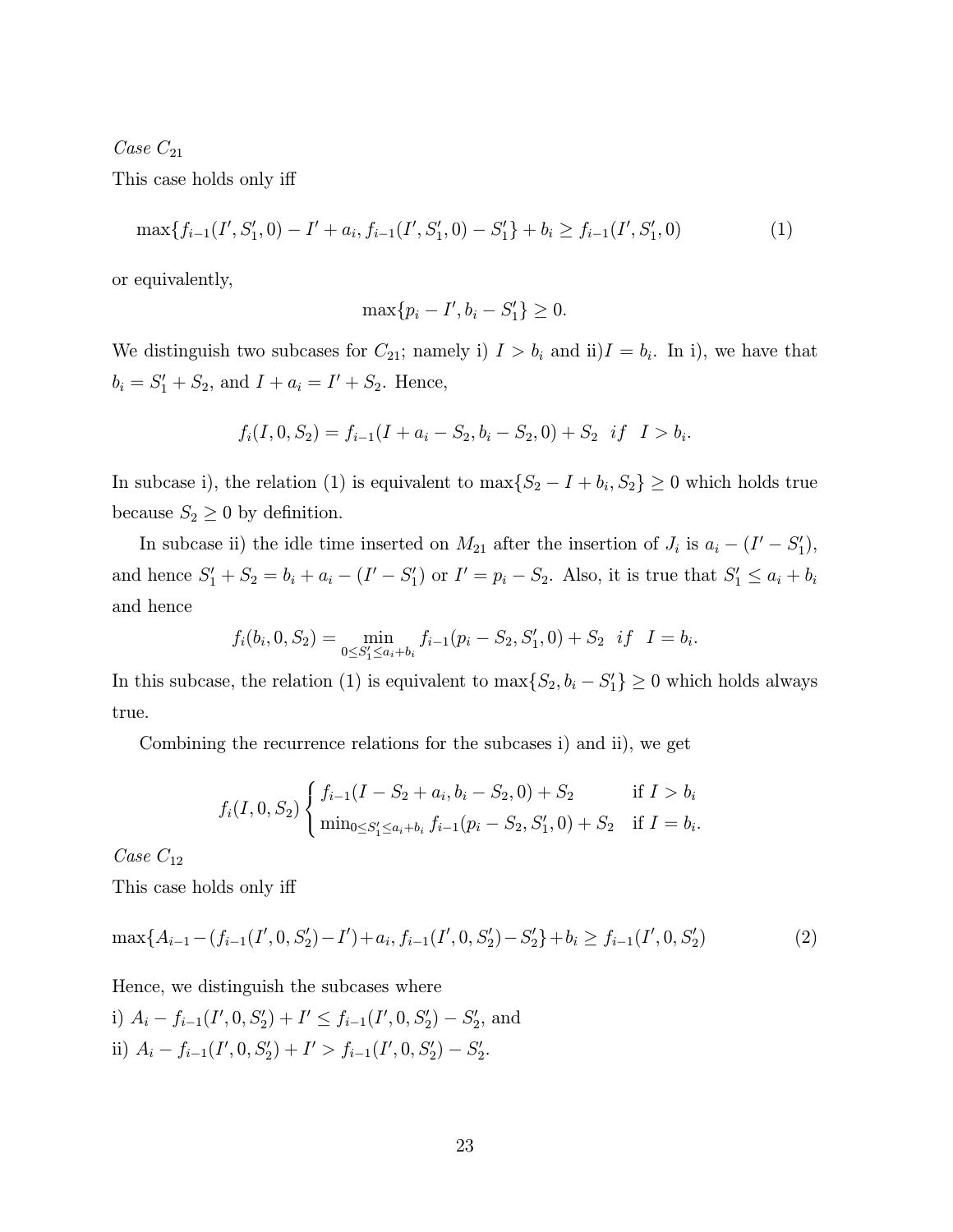In i), the insertion of  $a_i$  into  $L_2$  does not increase the idle time on  $M_{22}$ . In this subcase the relation (2) is equivalent to  $b_i \geq S_2'$ . We have that  $b_i = S_1 + S_2'$ , and hence the condition (2) is verified. Also, we have that  $I = I' + S_1$ . Hence,

$$
f_i(I, S_1, 0) = \min_{0 \le S_2' \le b_i} f_{i-1}(I - S_1, 0, S_2') + S_1.
$$

In ii), the insertion of  $a_i$  into  $L_2$  increases the idle time on  $M_{22}$ . Since  $I = I' + S_1$ , the additional idle time on  $M_{22}$  is given by  $(A_i + I - S_1 + S_2' - 2f_{i-1}(I - S_1, 0, S_2'))^+$ . To ensure that only the right combination of values of  $S_1, S_2'$  and I are considered by the recurrence relation, we need to ensure that

$$
(A_i + I - S_1 + S'_2 - 2f_{i-1}(I - S_1, 0, S'_2))^{+} + b_i = S_1 + S'_2
$$

which indicates that the newly inserted idle time on  $M_{22}$  plus  $b_i$  equal  $S_1 + S_2'$ ; see Figure 2. With the above observations we get that

$$
f_i(I, S_1, 0) = \min_{0 \le S_2' \le a_i + b_i - S_1} f_{i-1}(I - S_1, 0, S_2') + S_1,
$$

given that  $(A_i + I - S_1 + S_2' - 2f_{i-1}(I - S_1, 0, S_2'))^+ + b_i = S_1 + S_2'$  and  $A_i + I - S_1 + S_2' >$  $2f_{i-1}(I-S_1,0,S'_2).$ 

The following comment should be made for the range of values of  $S_2'$ . Note that  $S_1 + S_2' \le a_i + b_i$  and hence  $S_2' \le a_i + b_i - S_1$ . Combining i) and ii) we get the desired recurrence relation for  $C_{12}$ .

#### $Case C_{22}$

In this case we distinguish the subcases where a)  $J_i$  is scheduled on  $L_1$ , and b)  $J_i$  is scheduled on  $L_2$ .

subcase a): This subcase holds iff after the insertion of  $J_i$ ,  $M_{22}$  finishes after  $M_{12}$ , i.e.

$$
\max\{f_{i-1}(I',S'_1,0)+a_i-I',f_{i-1}(I',S'_1,0)-S'_1\}+b_i+S_1=f_{i-1}(I',S'_1,0),
$$

or equivalently

$$
\max\{a_i + b_i - I', b_i - S'_1\} = -S_1.
$$
 (3)

In this subcase we have that  $I' = I + a_i$ , and hence the flowshop condition (3) becomes

$$
\min\{I, S_1'\} = S_1 + b_i. \tag{4}
$$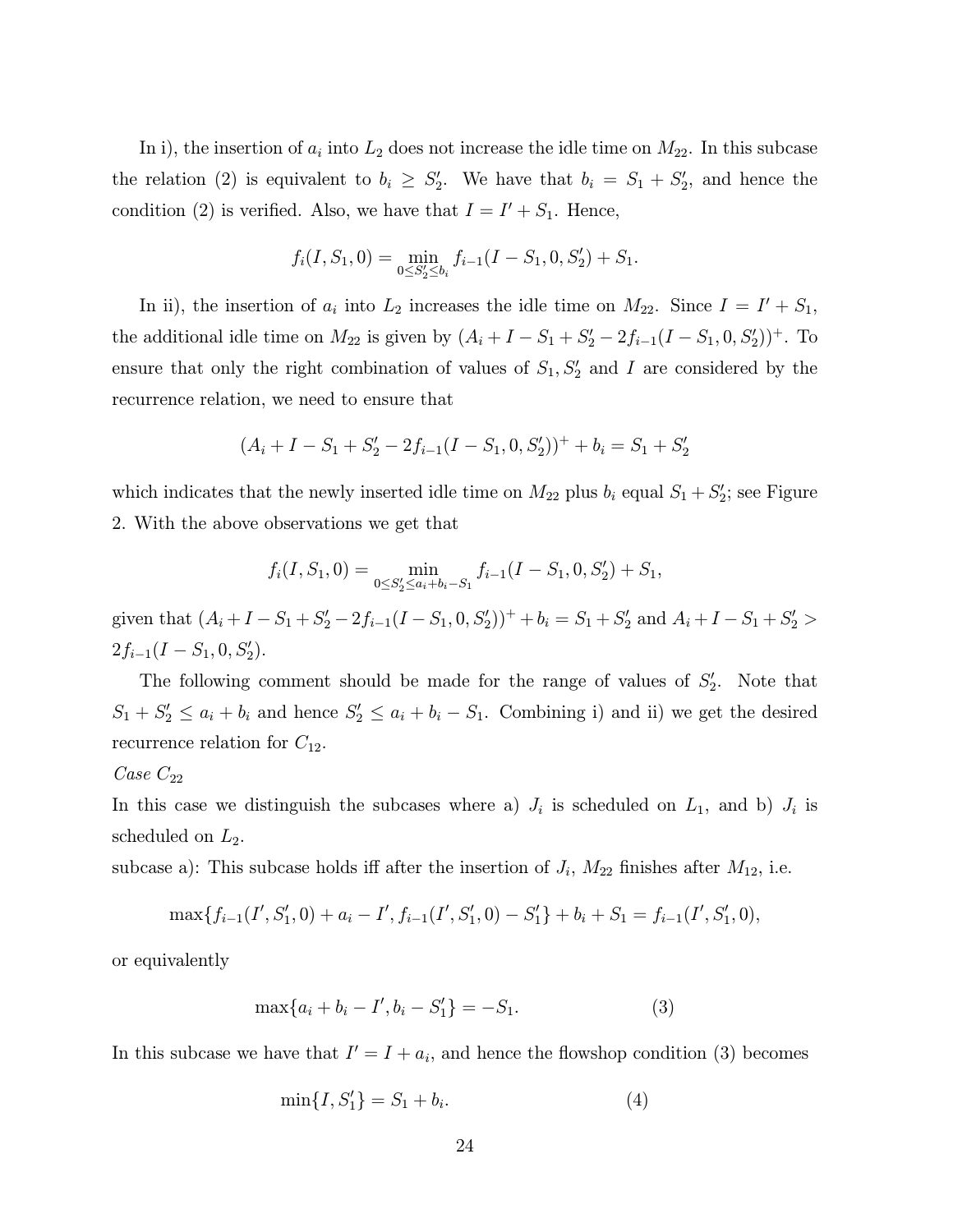Hence,

$$
S_1 + b_i = \begin{cases} I & \text{if } I \le S_1' \\ S_1' & \text{if } I > S_1'. \end{cases}
$$

Observing that  $f_i(I, S_1, 0) = f_{i-1}(I', S'_1, 0)$  in this case, we get the recurrence relation

$$
f_i(I, S_1, 0) = \min \begin{cases} \min_{S_1' \geq I} f_{i-1}(I + a_i, S_1', 0) & \text{if } I = S_1 + b_i \\ f_{i-1}(I + a_i, S_1 + b_i, 0) & \text{if } I > S_1' = S_1 + b_i \end{cases}
$$

.

subcase b): The insertion of  $J_i$  into  $L_2$ , induces  $(A_i - 2f_{i-1}(I', S'_1, 0) + I')^+$  units of idle time on  $M_{22}$ , and the makespan of  $M_{22}$  increases by  $b_i + (A_i - 2f_{i-1}(I', S'_1, 0) + I')^+$ . Define

$$
y = (A_i - 2f_{i-1}(I', S'_1, 0) + I')^{+}.
$$

Then, we have that  $I = I' + y + b_i$ , and  $S_1 = S_1' + y + b_i$ . Also, observe that the idle time y cannot exceed  $a_i$ . Hence,

$$
f_i(I, S_1, 0) = \min_{0 \le y \le a_i} \{ f_{i-1}(I - b_i - y, S_1 - b_i - y, 0) + y \} + b_i.
$$

Combining the recurrence relations for the above 4 cases, we get the recurrence relation stated in the theorem. This completes the proof of the theorem.  $\Box$ 

#### Proof of Lemma 1:

Let  $S^*$  be an optimal schedule for  $mFL$ . Let  $S_1$  be the nondecreasing order of completion times of  $a_i$  tasks in  $S^*$ . We can use the order  $S_1$  to generate a schedule S for AFS as follows.

Schedule the  $a_i/m$  tasks on the upstream machine of AFS according to the order  $S_1$ . Then, schedule the  $b_i/m$  tasks on the downstream machine of AFS according to the order  $S_1$ . The schedule S constructed in this way is not necessarily optimal for AFS and in general it is not a permutation schedule. Let  $C<sub>S</sub>$  denote the makespan of the schedule S constructed above. Without loss of generality, we reorder the jobs so that  $S_1 = \{a_1, a_2, \ldots, a_n\}$ . Then, due to the order  $S_1$  we have that the task  $a_i/m$  completes in S at time

$$
C_i' = \frac{1}{m} \sum_{j \le i} a_j \le C_i
$$

where  $C_i$  is the completion time of  $a_i$  on  $S^*$ .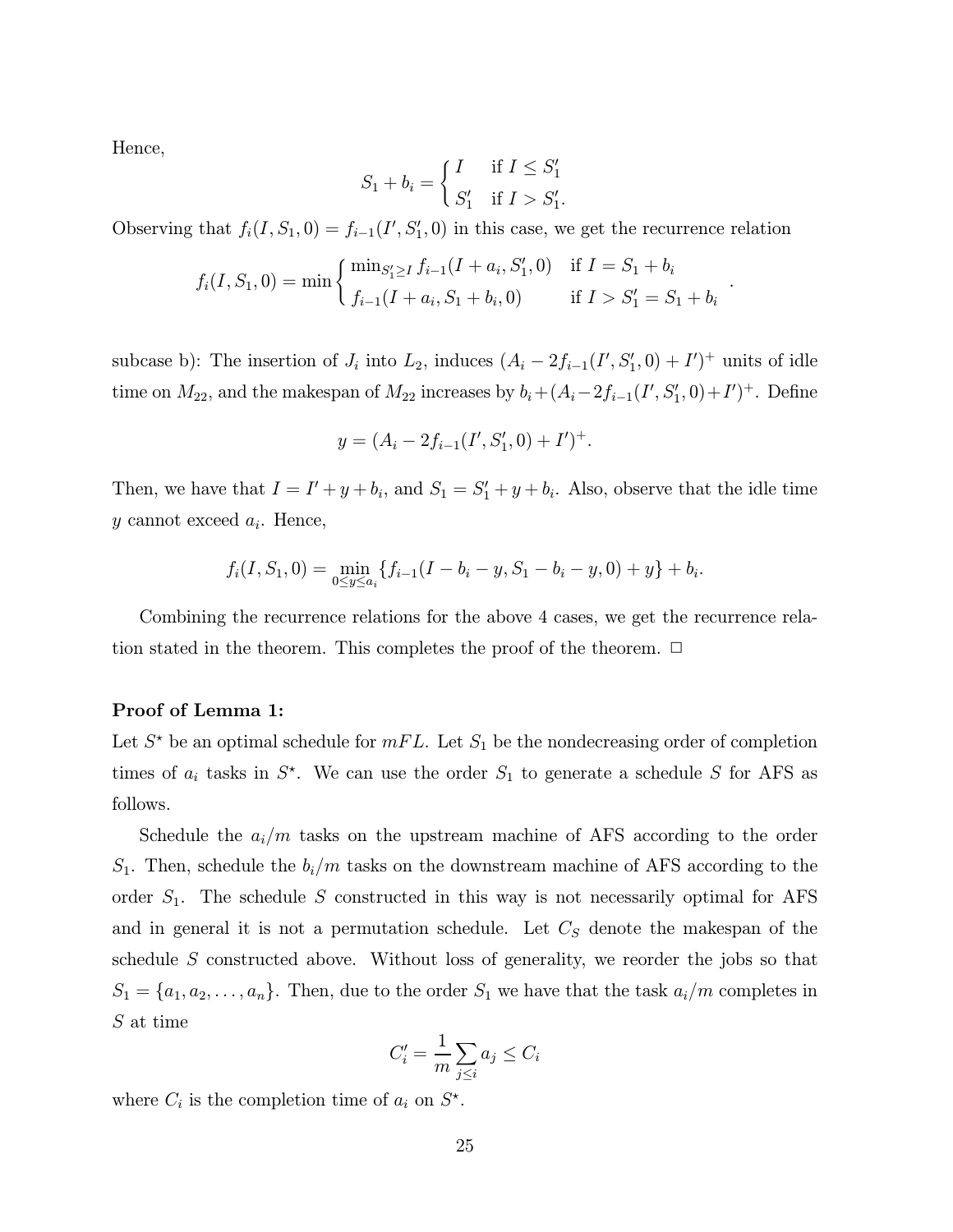For the  $b_i/m$  tasks we can assume that they are scheduled contigously so that the last task finishes at time  $C_{mFL}$ . Then, the task  $b_i/m$  starts in S at time

$$
s_i' = C_{mFL} - \frac{1}{m} \sum_{j \geq i} b_j,
$$

while  $b_i$  starts in  $S^*$  at time  $s_i \leq s_i'$ , due to the order  $S_1$  and the fact that all  $b_j$  tasks with  $j \geq i$  start in  $S^*$  after  $a_i$ .

Therefore, for every  $1 \leq i \leq n$  we have that  $C_i' \leq C_i$ , and  $s_i \leq s_i'$ . These relations mean that the flowshop constraints for S are satisfied when the last  $b_i/m$  task of AFS is scheduled to finish at time  $C_{mFL}$ . Hence,  $C_S \leq C_{mFL}$ . However, the makespan value  $C_{AFS}$  produced by Johnson's algorithm is optimal for the AFS problem and hence  $C_{AFS} \leq C_S \leq C_{mFL}$ . This completes the proof of the Lemma.  $\Box$ 

#### Proof of Theorem 2:

Let  $S^*$  be an optimal schedule for  $mFL$ . Apply Lemma 1 on the first  $m/2$  flowlines of the  $mFL$  environment. Then, the auxilliary flowshop problem, say  $AFS<sub>1</sub>$ , is the 2-machine flowshop where the processing times of all tasks assigned to the first  $m/2$  flowlines of  $mFL$  are multiplied by 2. Equivalently,  $(a_i, b_i)$  is replaced in  $AFS_1$  by  $(2a_i/m, 2b_i/m)$  iff  $J_i$  is assigned to one of the first  $m/2$  flowlines of  $mFL$  in  $S^*$ . Let  $C_{AFS_1}$  be the makespan obtained by the Johnson's algorithm for the  $AFS<sub>1</sub>$  problem. Then, by Lemma 1 we have that  $C_{AFS_1} \leq C_{mFL}$  since  $C_{mFL}$  is the makespan of  $S^*$ . Similarly, we define the auxilliary flowshop problem  $AFS_2$  for the last  $m/2$  flowlines of  $mFL$ . Let  $C_{AFS_2}$  be the resulting makespan value. Then,  $C_{AFS_2} \leq C_{mFL}$ .

Note that the schedules obtained by the  $AFS_1$  and  $AFS_2$  problems, provide a feasible solution for the 2FL problem with processing time requirements of  $(2a_i/m, 2b_i/m)$ ,  $1 \leq$  $i \leq n$ . However, this solution is not necessarily optimal for this 2FL problem. By Theorem 1, the optimal makespan value for the 2FL auxilliary problem equals  $C_{LB}$ , and hence  $C_{LB} \le \max\{C_{AFS_1}, C_{AFS_2}\} \le C_{mFL}$ . This completes the proof of the theorem.  $\Box$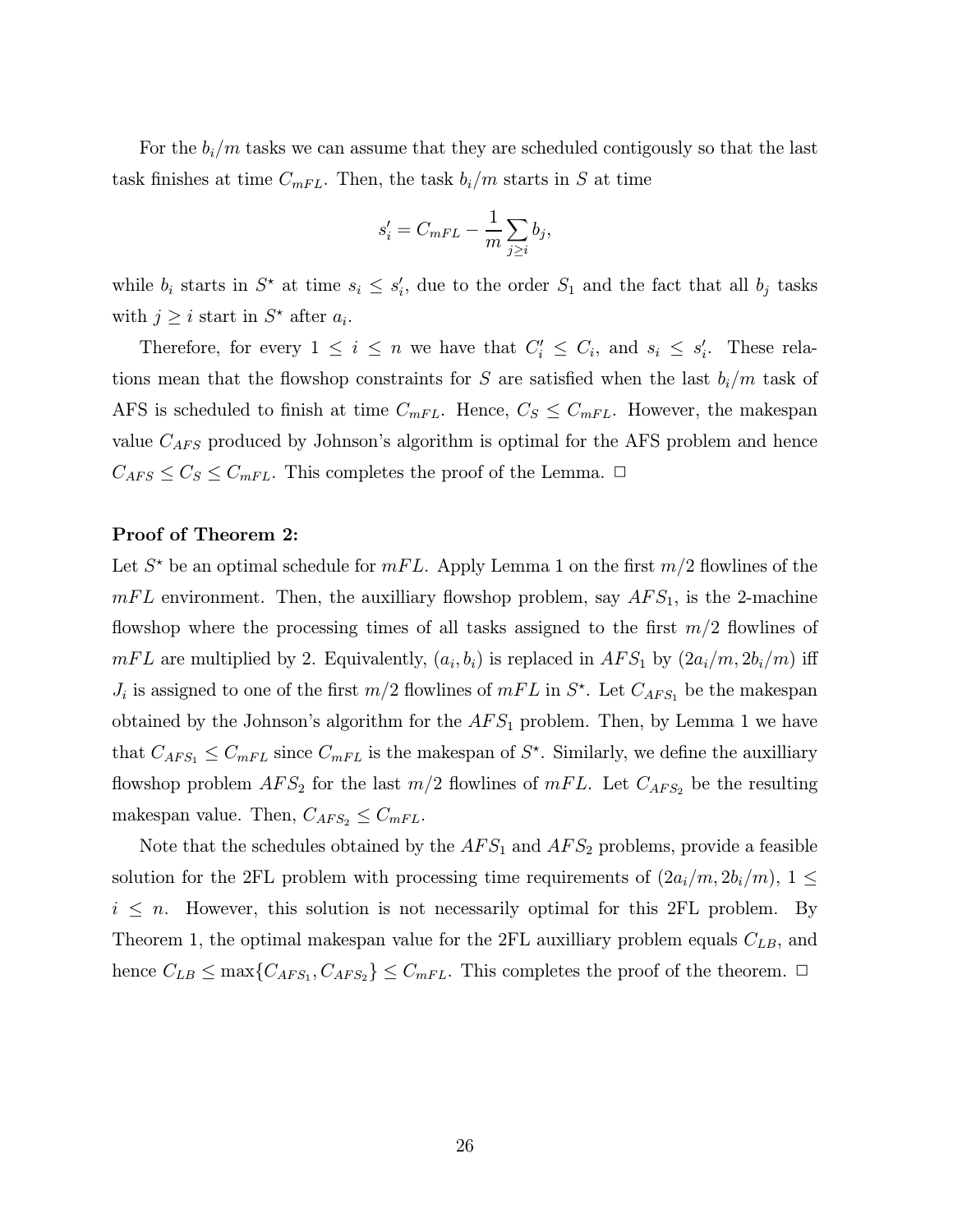# LIST OF TABLES

| Size/Range | [1, 10] | [1, 20] |
|------------|---------|---------|
| 20         | 4.5     | 27.9    |
| 30         | 15.1    | 92.4    |
| 40         | 41.3    | 295.4   |
| 50         | 86.3    | 737.3   |

Table 1: Average execution times (in seconds) of the DP algorithm for  $2FL$ .

|                |             | Heuristics<br>$C_H - C_{LB}$ |         |         |         |         |         |         |         |                               |         |                |              |
|----------------|-------------|------------------------------|---------|---------|---------|---------|---------|---------|---------|-------------------------------|---------|----------------|--------------|
| # of           | # of        | $C_{LR}$                     |         |         |         |         |         |         |         |                               |         |                |              |
| f-lines        | jobs        | $H_1$                        |         | $H_2$   |         | $H_3$   |         | $H_5$   |         | Best of $H_1$ - $H_3$ , $H_5$ |         | $H_4$          |              |
| m              | $\mathbf n$ | [1, 10]                      | [1, 20] | [1, 10] | [1, 20] | [1, 10] | [1, 20] | [1, 10] | [1, 20] | [1, 10]                       | [1, 20] | [1, 10]        | [1, 20]      |
| $\overline{2}$ | 20          | 3.4                          | 4.3     | 5.3     | 4.0     | 21.7    | 21.4    | 2.8     | 2.9     | 2.8                           | 2.9     | $\overline{0}$ | $\mathbf{0}$ |
|                | 30          | 1.5                          | 3.7     | 1.2     | $2.5\,$ | 20.1    | 23.8    | 0.6     | 1.8     | 0.6                           | 1.8     | $\mathbf{0}$   | 0            |
|                | 40          | 2.4                          | 2.3     | 1.0     | 1.4     | 21.7    | 21.2    | 0.7     | 1.0     | 0.7                           | 1.0     | $\overline{0}$ | $\bf{0}$     |
|                | 50          | 6.7                          | 1.6     | 6.2     | 1.9     | 30.8    | 24.8    | 2.0     | 0.9     | 2.0                           | 0.9     | $\bf{0}$       | $\bf{0}$     |
| 4              | 20          | 17.3                         | 13.2    | 14.9    | 15.2    | 37.6    | 34.4    | 13.2    | 13.8    | 9.8                           | 11.4    | 3.3            | 4.4          |
|                | 30          | 11.4                         | 9.5     | 12.1    | 9.0     | 27.3    | 28.6    | 9.1     | 8.8     | 7.2                           | 7.1     | 2.8            | 3.7          |
|                | 40          | 9.4                          | 6.2     | 6.7     | 5.2     | 27.2    | 25.5    | 6.5     | 5.7     | 5.6                           | 3.5     | 2.1            | 3.2          |
|                | 50          | 4.9                          | 4.9     | 5.2     | $3.5\,$ | 25.9    | 30.3    | 3.9     | 3.9     | 3.4                           | 2.4     | 1.9            | $2.6\,$      |
| 8              | 20          | 49.3                         | 48.7    | 48.4    | 54.1    | 61.4    | 56.5    | 46.6    | 56.7    | 35.2                          | 41.4    | 5.1            | 6.2          |
|                | 30          | 28.8                         | 30.1    | 34.2    | 33.7    | 48.2    | 46.0    | 25.7    | 24.9    | 21.3                          | 18.6    | 4.9            | 5.8          |
|                | 40          | 16.9                         | 20.0    | 15.1    | 20.4    | 35.8    | 41.3    | 24.8    | 22.2    | 12.8                          | 15.9    | 4.1            | 4.0          |
|                | 50          | 16.7                         | 15.6    | 15.5    | 16.1    | 38.0    | 40.5    | 14.5    | 11.1    | 11.2                          | 8.4     | $2.2\,$        | 3.1          |

Table 2: Relative gaps of heuristic algorithms for the  $mFL$  problem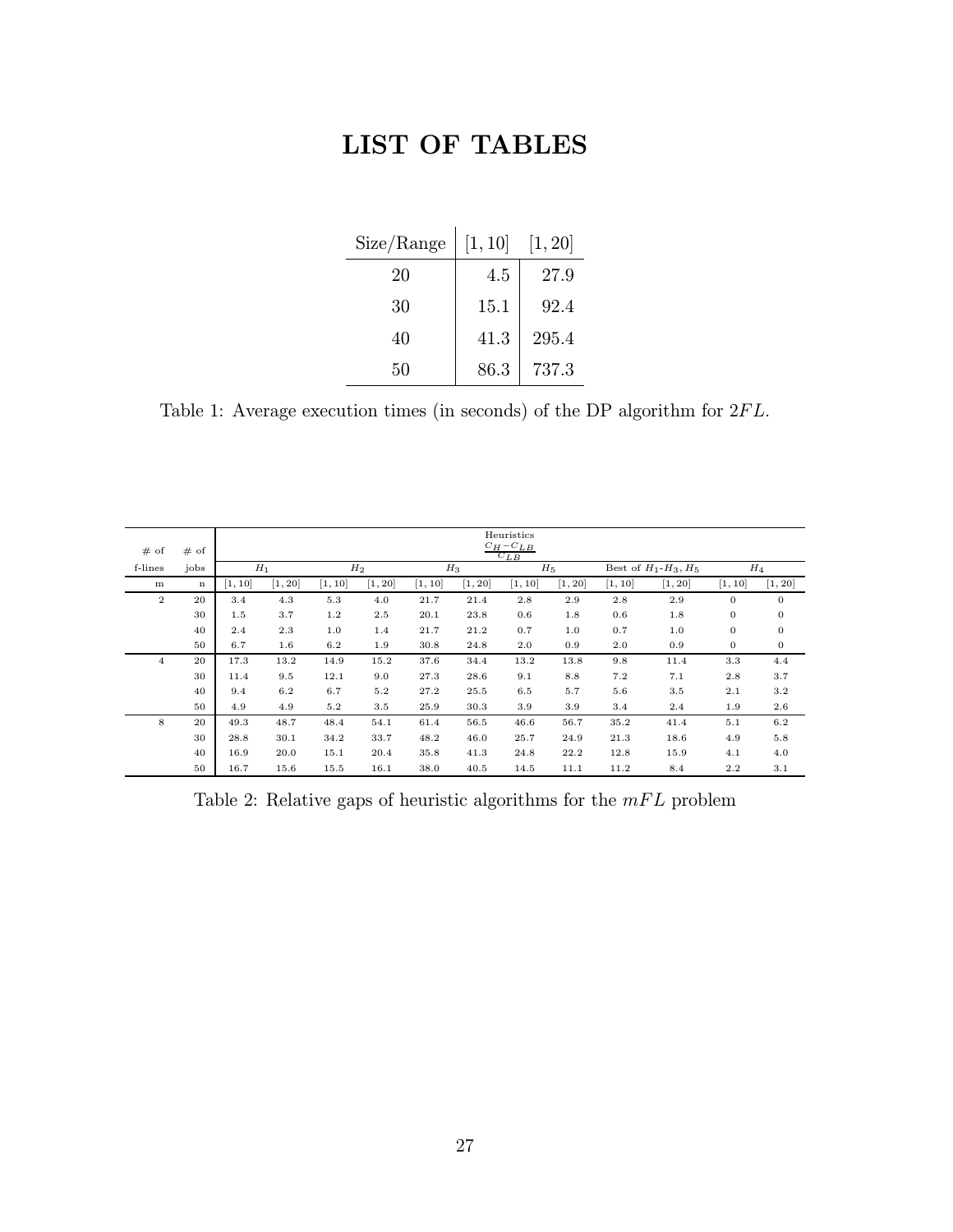| <b>PHFS</b>      | # of        | Heuristics                      |         |         |         |         |         |         |         |         |                               |         |         |  |
|------------------|-------------|---------------------------------|---------|---------|---------|---------|---------|---------|---------|---------|-------------------------------|---------|---------|--|
| design           | jobs        | $C_{PHFS}-C_{HLB}$<br>$C_{HLB}$ |         |         |         |         |         |         |         |         |                               |         |         |  |
| $m_1 \times m_2$ | $\mathbf n$ | $H_1$                           |         | $H_2$   |         |         | $H_3$   |         | $H_5$   |         | Best of $H_1$ - $H_3$ , $H_5$ |         | $H_4$   |  |
|                  |             | [1, 10]                         | [1, 20] | [1, 10] | [1, 20] | [1, 10] | [1, 20] | [1, 10] | [1, 20] | [1, 10] | [1, 20]                       | [1, 10] | [1, 20] |  |
| $2\!\times\!4$   | 20          | 9.1                             | 10.4    | 11.2    | 10.9    | 26.5    | 25.8    | 7.3     | 6.9     | 7.4     | $5.8\,$                       | 0.5     | 1.8     |  |
|                  | 30          | 8.0                             | 6.3     | 7.1     | 6.4     | 23.2    | 24.7    | 5.4     | 6.3     | 4.5     | 4.1                           | 0.2     | 0.8     |  |
|                  | 40          | $5.2\,$                         | 4.1     | 4.2     | $3.5\,$ | 22.9    | 23.2    | 3.8     | 4.2     | 2.9     | 3.1                           | 0.1     | 0.5     |  |
|                  | 50          | 5.0                             | 3.8     | 3.9     | 2.3     | 28.4    | 27.4    | 3.1     | 1.5     | 2.4     | 1.4                           | 0.1     | 0.3     |  |
| $2\times 8$      | 20          | 18.5                            | 15.1    | 17.2    | 17.0    | 47.9    | 45.9    | 14.1    | 14.8    | 10.7    | 12.6                          | 3.9     | 5.1     |  |
|                  | 30          | 12.0                            | 11.2    | 12.9    | 10.3    | 36.4    | 39.2    | 9.3     | 9.9     | 7.4     | 8.8                           | 3.1     | 4.4     |  |
|                  | 40          | 10.5                            | 7.3     | 6.9     | 5.6     | 31.3    | 36.1    | 6.9     | 6.5     | 5.7     | 3.9                           | 2.5     | $3.6\,$ |  |
|                  | 50          | 7.6                             | 5.3     | 5.8     | 4.3     | 32.4    | 40.4    | 4.8     | 4.3     | 4.2     | 2.7                           | 2.0     | 2.8     |  |
| $4\times 8$      | 20          | 20.3                            | 17.3    | 19.4    | 18.9    | 59.2    | 56.3    | 15.3    | 16.6    | 14.4    | 16.0                          | 5.9     | 7.4     |  |
|                  | 30          | 12.6                            | 12.9    | 13.6    | 11.7    | 45.6    | 51.2    | 9.5     | 10.8    | 9.1     | 10.1                          | 4.2     | $5.5\,$ |  |
|                  | 40          | 11.8                            | 8.4     | $7.3\,$ | 6.1     | 40.1    | 47.4    | 7.2     | 7.0     | 5.9     | $6.2\,$                       | $3.3\,$ | 4.0     |  |
|                  | 50          | 9.7                             | 6.1     | 8.4     | $5.2\,$ | 41.1    | 52.2    | 5.7     | 4.1     | 5.2     | 3.0                           | 1.9     | $2.5\,$ |  |
| $4\times16$      | 20          | 52.9                            | 51.3    | 53.4    | 57.5    | 68.3    | 70.4    | 47.4    | 57.9    | 39.2    | 49.4                          | 7.9     | 8.7     |  |
|                  | 30          | 30.1                            | 32.8    | 35.1    | 36.1    | 59.6    | 66.3    | 24.2    | 23.8    | 19.6    | 21.4                          | 6.3     | 7.7     |  |
|                  | 40          | 18.8                            | 22.1    | 15.8    | 20.9    | 46.2    | 60.4    | 20.5    | 22.6    | 14.8    | 18.5                          | 4.2     | 5.0     |  |
|                  | 50          | 21.4                            | 16.7    | 15.6    | 17.7    | 45.1    | 55.2    | 15.1    | 12.0    | 12.1    | 11.6                          | $3.6\,$ | 3.9     |  |

Table 3: Relative gaps of heuristic algorithms for the PHFS problem

|             | $C_{PHFS}-C_{LV}$<br>$C_{LV}$                                                                                       |                               |         |     |     |     |  |  |  |  |
|-------------|---------------------------------------------------------------------------------------------------------------------|-------------------------------|---------|-----|-----|-----|--|--|--|--|
| $n_{\rm c}$ | Flowline design: $m_1 \times m_2$<br>$2 \times 2$ $2 \times 4$ $2 \times 8$ $4 \times 4$ $4 \times 8$ $4 \times 16$ |                               |         |     |     |     |  |  |  |  |
| 20          |                                                                                                                     | $2.8$ $1.2$ $5.2$ $3.8$ $5.1$ |         |     |     | 6.3 |  |  |  |  |
| 30          |                                                                                                                     | $2.1 \t 0.7 \t 3.5$           |         | 2.9 | 3.6 | 4.7 |  |  |  |  |
| 40          | 1.7                                                                                                                 | 0.3                           | 2.0     | 2.2 | 1.8 | 3.0 |  |  |  |  |
| 50          | 1.3                                                                                                                 | 0.1                           | 1.4 1.8 |     | 1.2 | 22  |  |  |  |  |

Table 4: Relative deviation of the throughput performance of Best from  $HFS_{m_1,m_2}$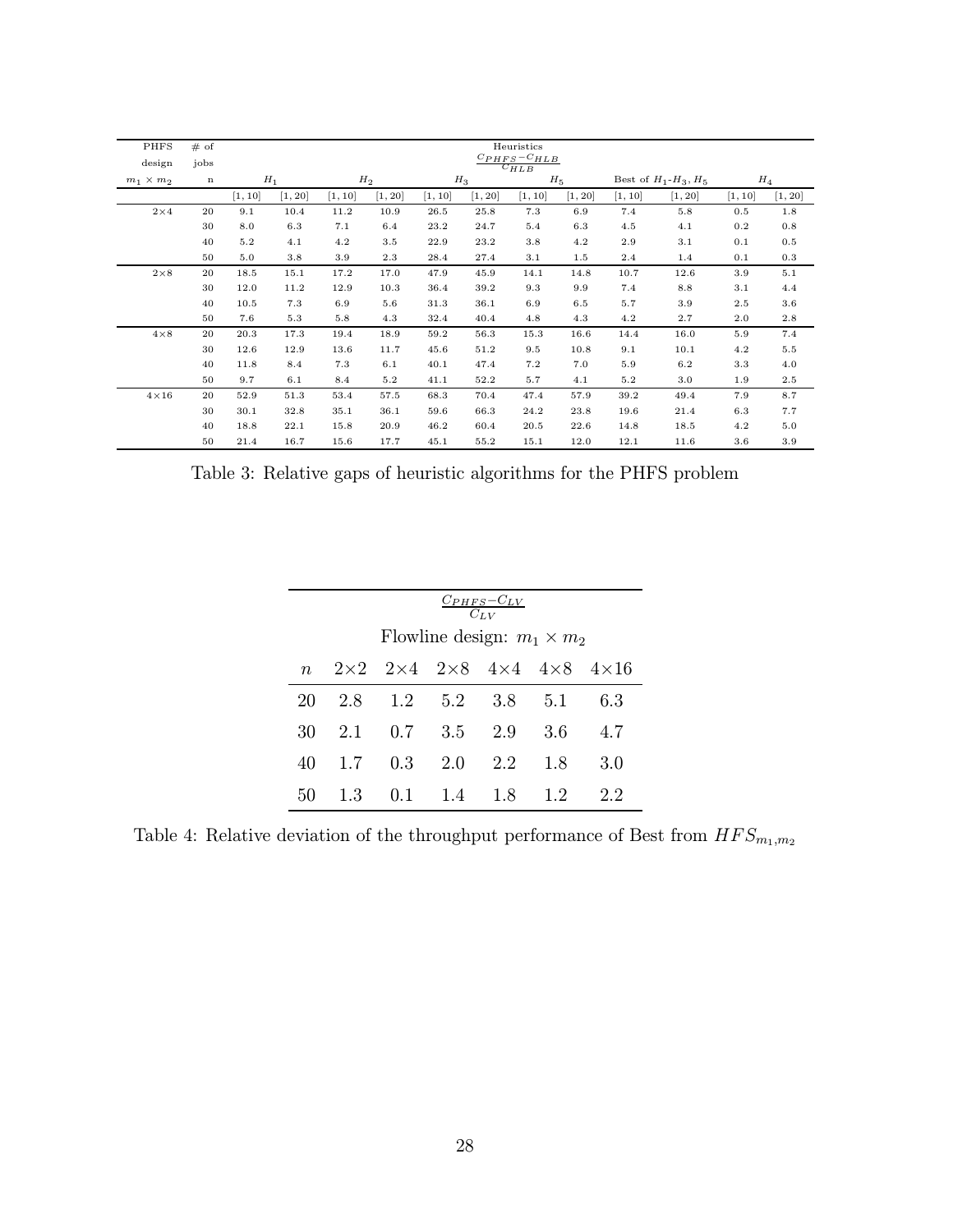

Figure 1: Flowline and hybrid flowshop designs